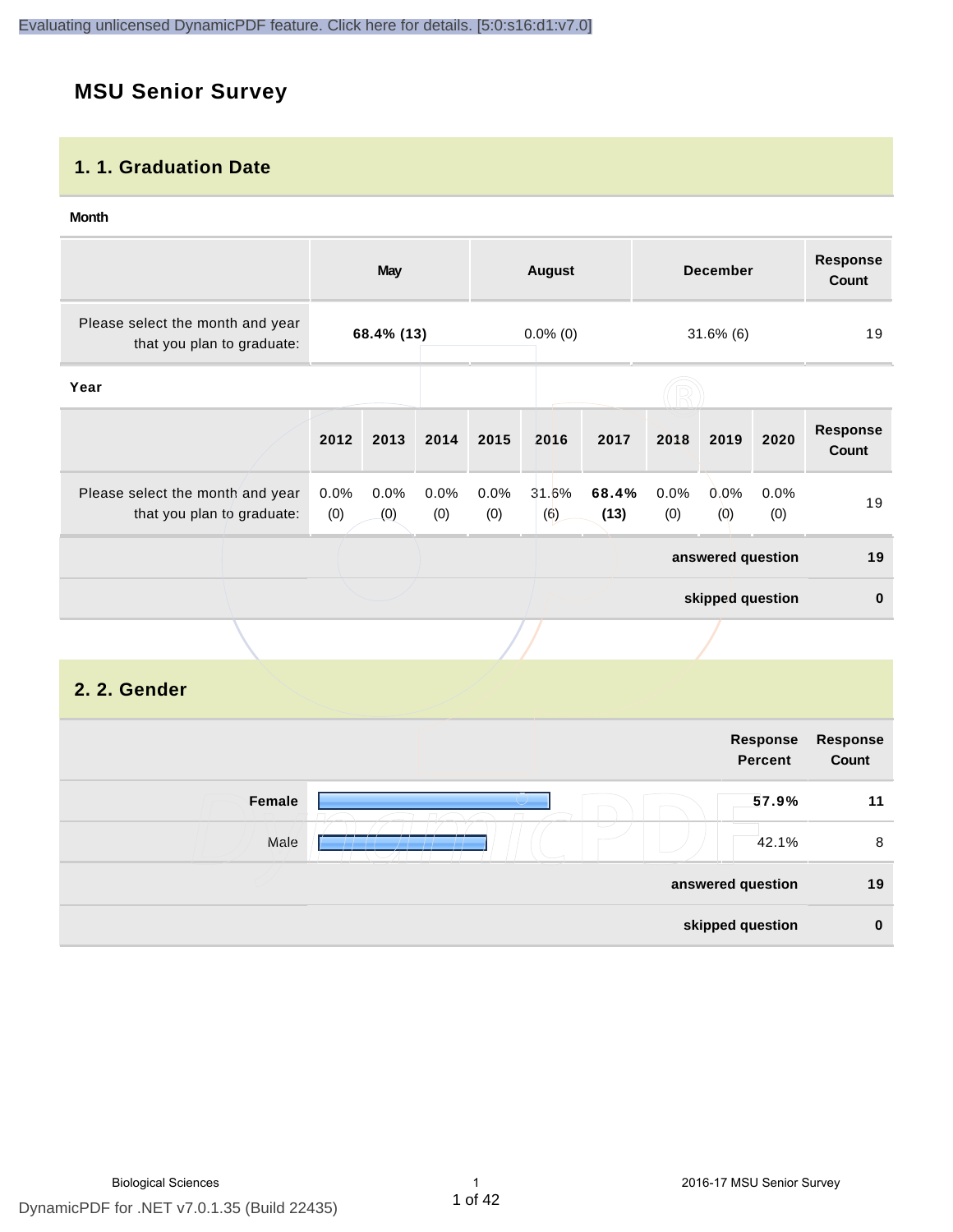# **3. 3. Ethnic Background**

|                                           |                   | <b>Response</b><br>Percent | <b>Response</b><br>Count |
|-------------------------------------------|-------------------|----------------------------|--------------------------|
| White                                     |                   | 84.2%                      | 16                       |
| Black/African-American                    |                   | 5.3%                       | 1                        |
| Asian                                     |                   | 0.0%                       | $\mathbf 0$              |
| Hispanic/Latino                           |                   | 5.3%                       | 1                        |
| American Indian/Alaskan Native            |                   | 0.0%                       | $\pmb{0}$                |
| Native Hawaiian/Other Pacific<br>Islander |                   | 0.0%                       | $\pmb{0}$                |
| Two or more races                         |                   | 5.3%                       | $\mathbf{1}$             |
|                                           | answered question |                            | 19                       |
|                                           | skipped question  |                            | $\pmb{0}$                |
|                                           |                   |                            |                          |

# **4. 4. Are you a U.S. citizen?**

|     |            | Response<br><b>Percent</b> | <b>Response</b><br>Count |
|-----|------------|----------------------------|--------------------------|
| Yes |            | 94.7%                      | 18                       |
| No  | $\bigcirc$ | 5.3%                       |                          |
|     |            | answered question          | 19                       |
|     |            | skipped question           | $\bf{0}$                 |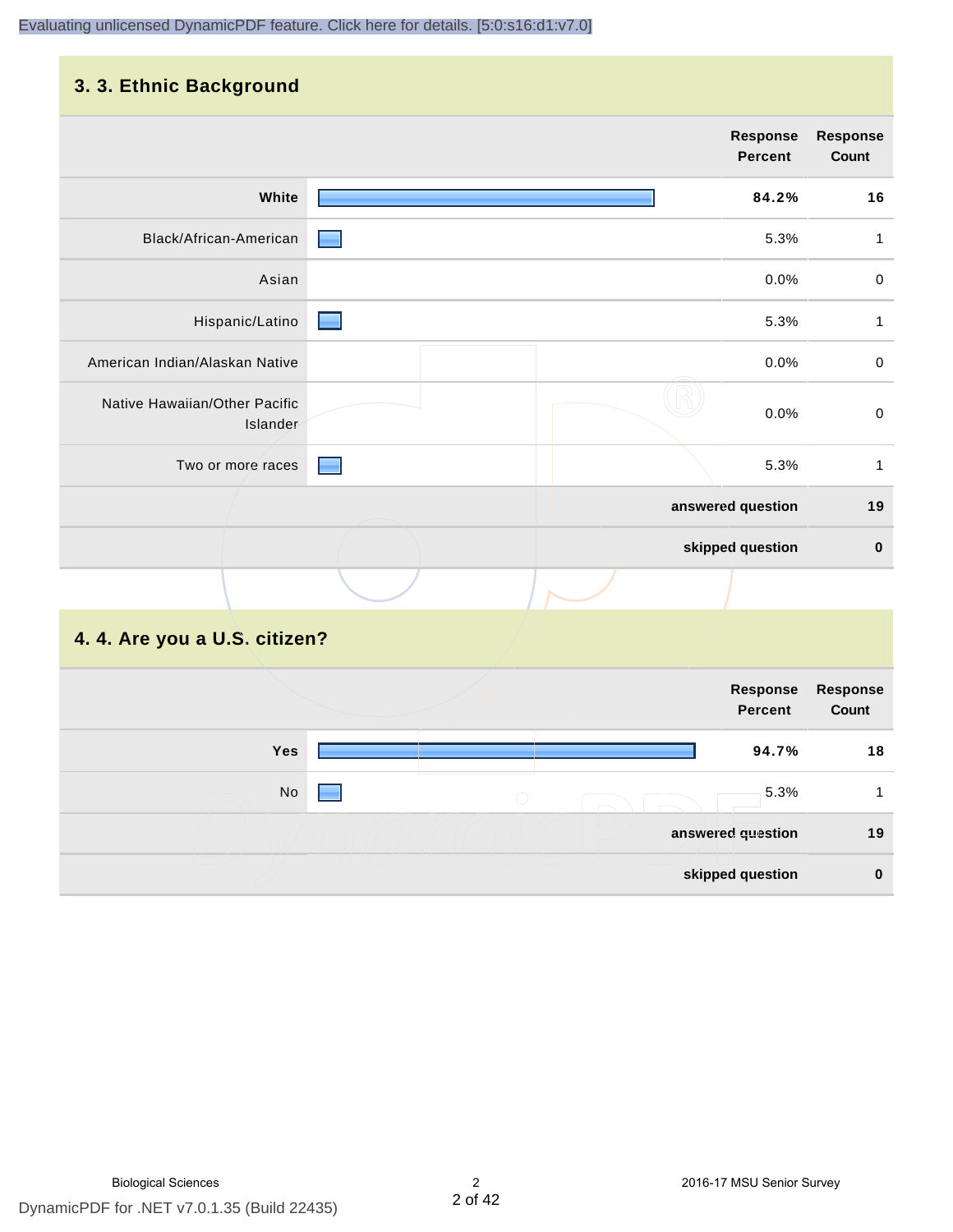# **5. 5. What is your residency classification at MSU? Response Response Percent Count In-state 57.9% 11** Out-of-state **18.8%** 7 International 5.3% 1 **answered question 19 skipped question 0** DynamicPDF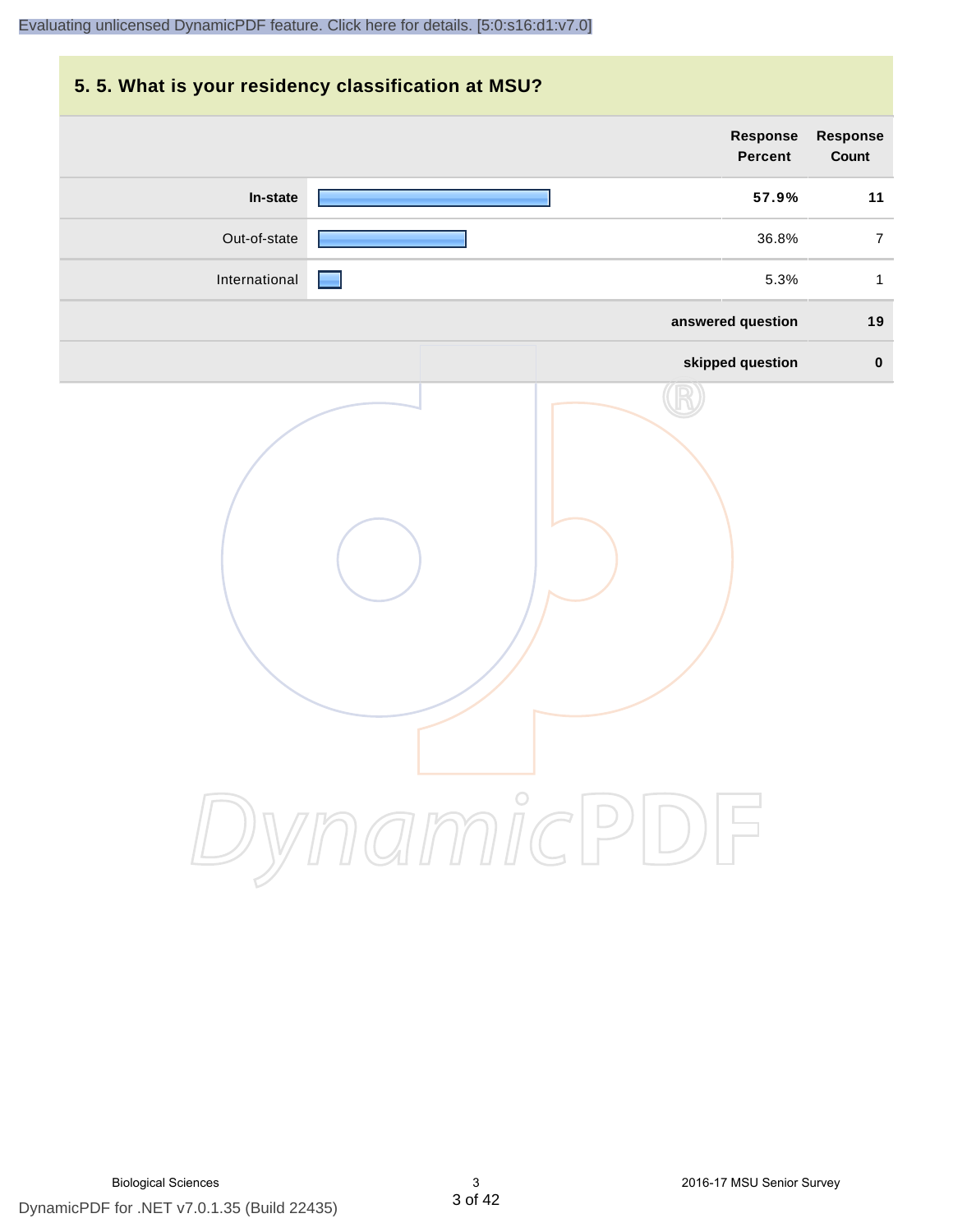

#### **6. 6. Age**

|               |  | Response<br><b>Percent</b> | <b>Response</b><br>Count |
|---------------|--|----------------------------|--------------------------|
| 24 or younger |  | 89.5%                      | 17                       |
| 25-34         |  | 10.5%                      | 2                        |
| $35 - 44$     |  | 0.0%                       | $\mathbf 0$              |
| 45 or older   |  | 0.0%                       | $\mathbf 0$              |
|               |  | answered question          | 19                       |
|               |  | skipped question           | $\mathbf 0$              |

#### **7. 7. Has either of your parents received a bachelor's degree?**

|     | Response<br><b>Percent</b> | Response<br>Count |
|-----|----------------------------|-------------------|
| Yes | 55.6%                      | 10                |
| No  | 44.4%                      | 8                 |
|     | answered question          | 18                |
|     | skipped question           |                   |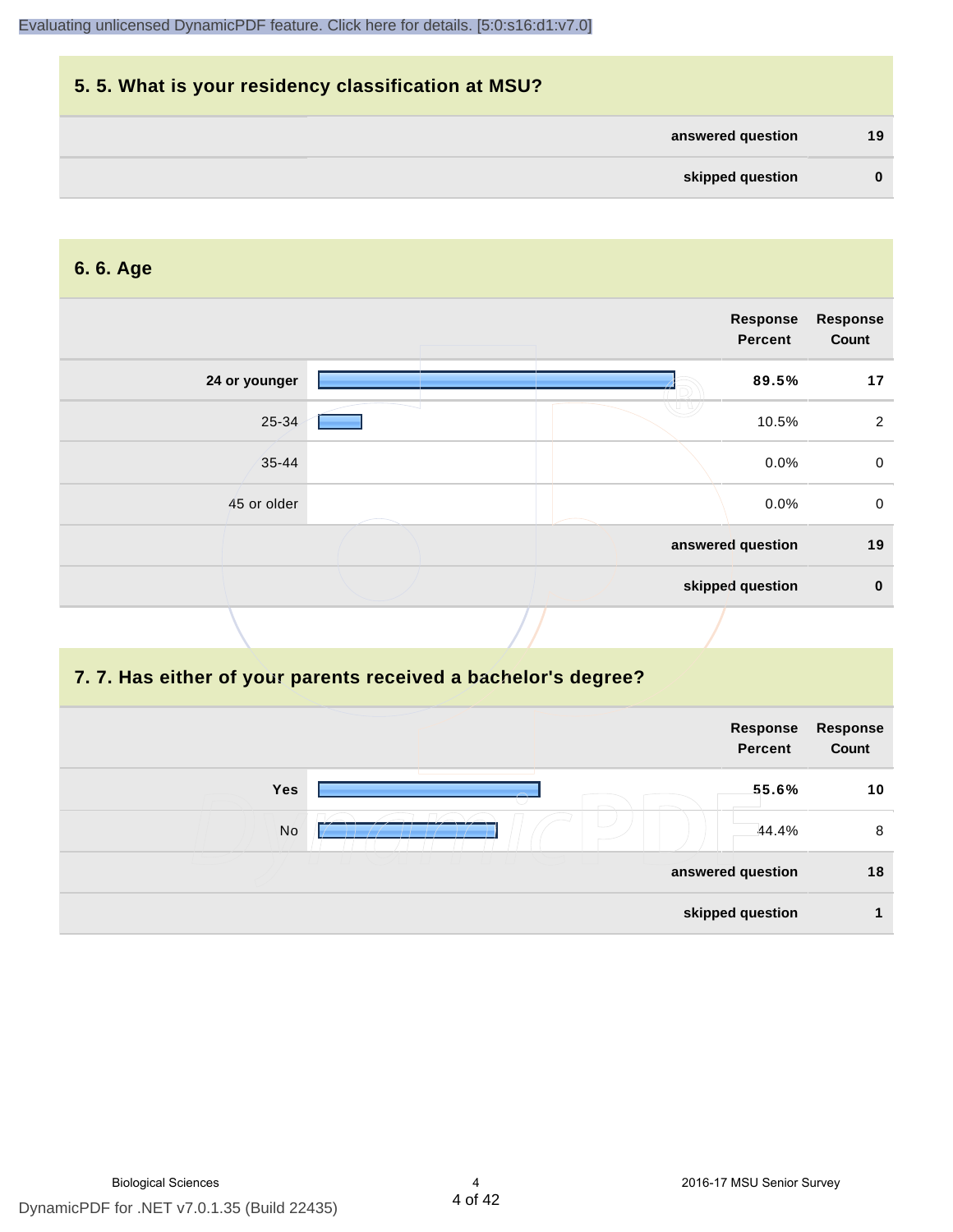#### **8. 8. Has either of your parents received a degree from MSU?**

| Response<br>Count | Response<br>Percent |           |
|-------------------|---------------------|-----------|
| 5                 | 26.3%               | Yes       |
| 14                | 73.7%               | <b>No</b> |
| 19                | answered question   |           |
| $\bf{0}$          | skipped question    |           |

| 9.9. What was your original entry status to MSU?    |                                   |                          |
|-----------------------------------------------------|-----------------------------------|--------------------------|
|                                                     | <b>Response</b><br><b>Percent</b> | <b>Response</b><br>Count |
| <b>Freshman</b>                                     | 73.7%                             | 14                       |
| Transfer from community<br>college/technical school | 26.3%                             | 5                        |
| Transfer from 4-yr institution                      | 0.0%                              | $\Omega$                 |
|                                                     | answered question                 | 19                       |
|                                                     | skipped question                  | $\bf{0}$                 |

**10. 10. How many credits were transferred?**

|             | Response<br><b>Percent</b> | <b>Response</b><br>Count |
|-------------|----------------------------|--------------------------|
|             |                            |                          |
| 12 or fewer | 0.0%                       | $\mathbf 0$              |
| 13-30       | 0.0%                       | $\mathbf 0$              |
| $31 - 60$   | 20.0%                      | 1                        |
| Over 60     | 80.0%                      | $\boldsymbol{4}$         |
|             | answered question          | $\sqrt{5}$               |
|             | skipped question           | 14                       |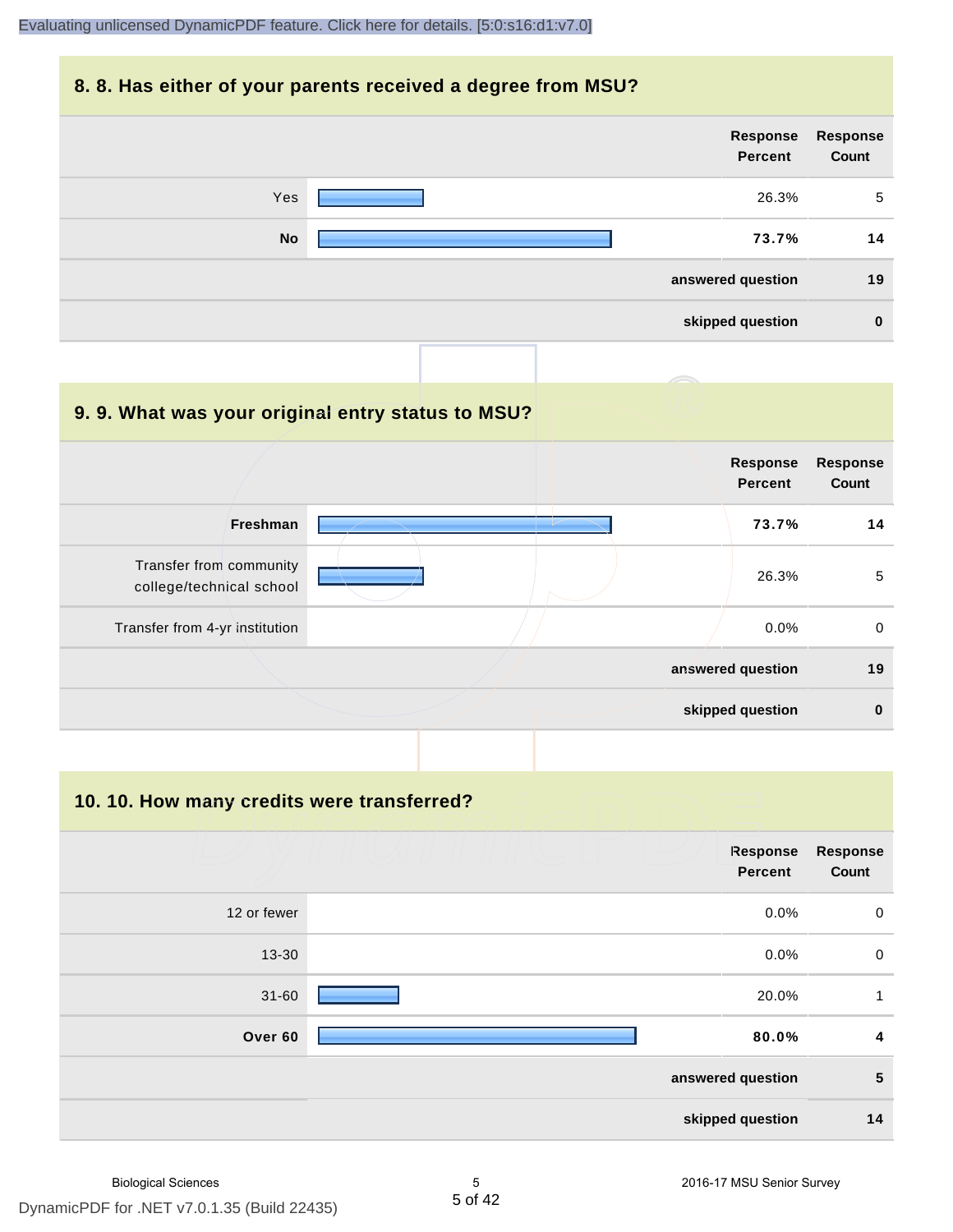# **11. 11. Approximately what percent of your University Studies (general education) classes did you take at MSU?**

|           | <b>Response</b><br><b>Percent</b>                    | <b>Response</b><br>Count |
|-----------|------------------------------------------------------|--------------------------|
| Under 25% | 60.0%                                                | 3                        |
| 25-49%    | 20.0%                                                | $\mathbf{1}$             |
| 50-74%    | 20.0%                                                | $\mathbf{1}$             |
| 75-100%   | 0.0%                                                 | $\mathbf 0$              |
|           | answered question                                    | ${\bf 5}$                |
|           | skipped question                                     | 14                       |
|           |                                                      |                          |
|           | 12. 12. What has been your attendance status at MSU? |                          |

|                            |  | Response<br><b>Percent</b> | Response<br>Count |
|----------------------------|--|----------------------------|-------------------|
| <b>Primarily full-time</b> |  | 100.0%                     | 19                |
| Primarily part-time        |  | $0.0\%$                    | 0                 |
|                            |  | answered question          | 19                |
|                            |  | skipped question           | $\bf{0}$          |

DynamicPDF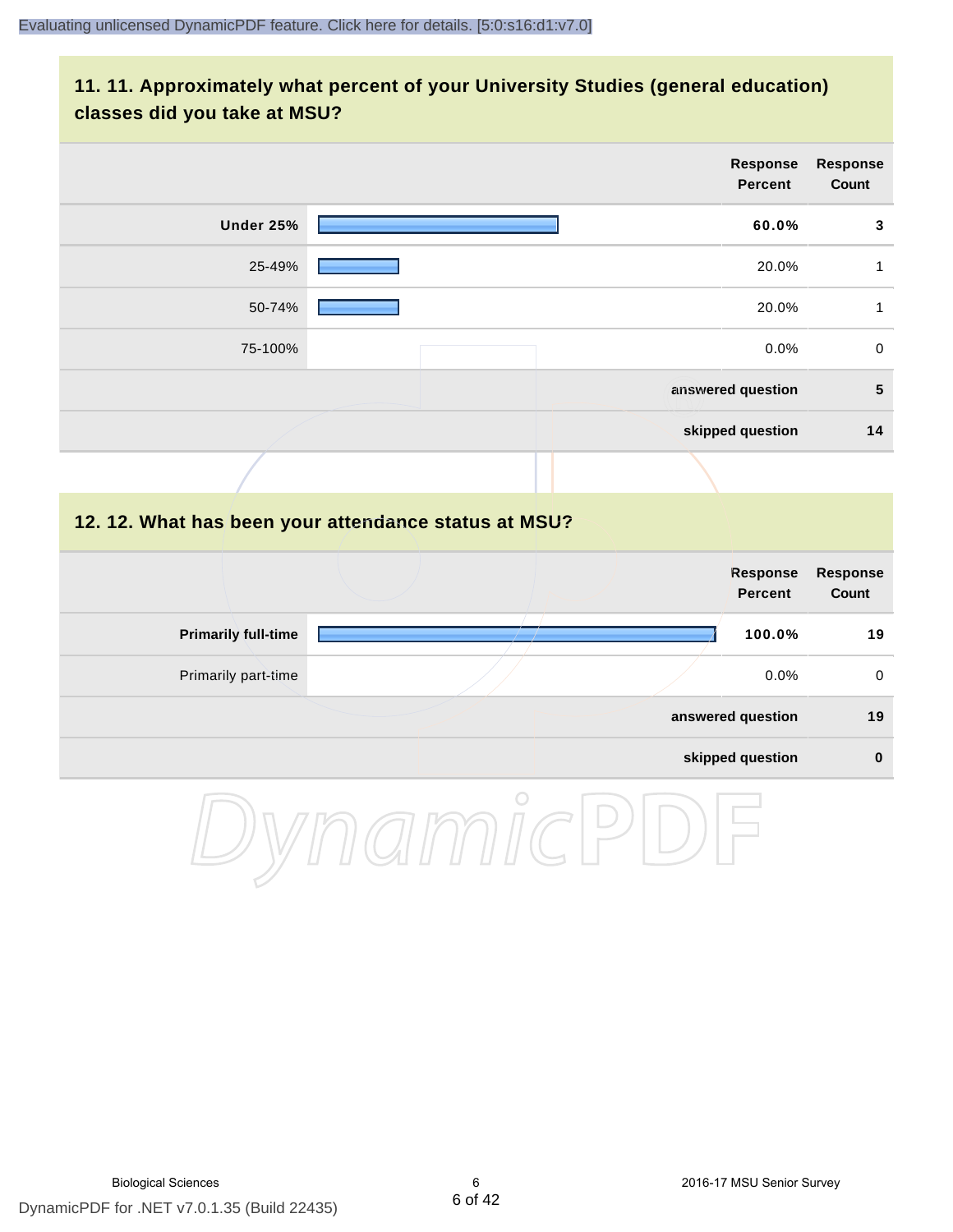#### **13. 13. In which Residential College are you a member?**

|                            |                                   | <b>Response</b><br><b>Percent</b> | <b>Response</b><br>Count  |
|----------------------------|-----------------------------------|-----------------------------------|---------------------------|
| Do not know                | <b>Contract Contract Contract</b> | 5.3%                              | $\mathbf{1}$              |
| <b>Clark College</b>       |                                   | 10.5%                             | $\overline{2}$            |
| <b>Elizabeth College</b>   |                                   | 26.3%                             | ${\bf 5}$                 |
| Franklin-Springer Colleges |                                   | 10.5%                             | $\overline{2}$            |
| <b>Hart College</b>        |                                   | 21.1%                             | $\overline{4}$            |
| <b>Hester College</b>      |                                   | 0.0%                              | $\,0\,$                   |
| Regents College            |                                   | 10.5%                             | $\boldsymbol{2}$          |
| Richmond College           |                                   | 0.0%                              | $\pmb{0}$                 |
| White College              |                                   | 15.8%                             | $\ensuremath{\mathsf{3}}$ |
|                            |                                   | answered question                 | 19                        |
|                            |                                   | skipped question                  | $\pmb{0}$                 |

DynamicPDF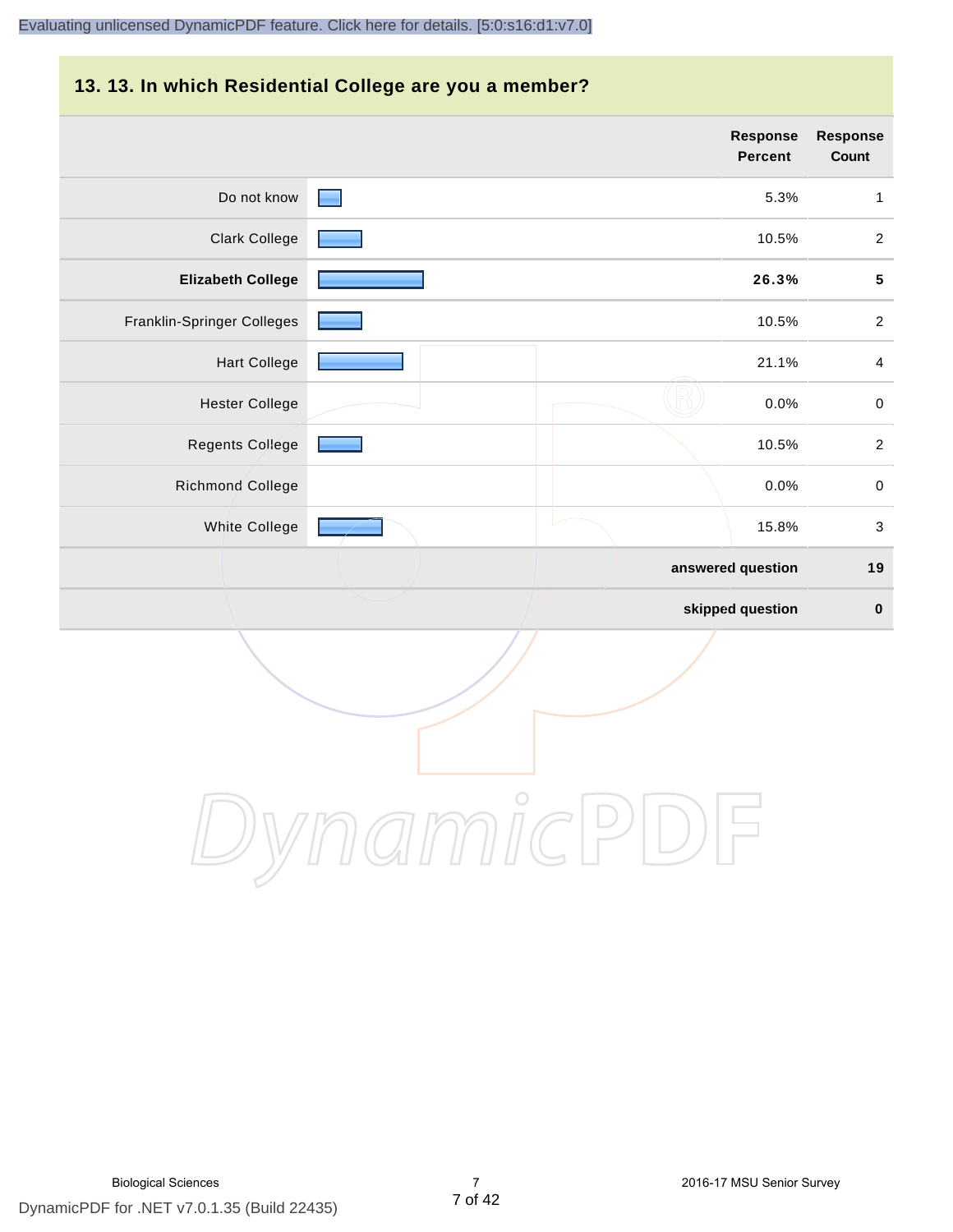# **13. 13. In which Residential College are you a member? answered question 19 skipped question 0**

# **14. 14. Have you ever received any type of Financial Aid while at MSU? (scholarships, grants, work-study, etc.)**



# **15. 15. How many years will it take you to complete your degree from the point of your initial enrollment in college (including any time at a previous institution)?**

|               | <b>Response</b><br>Percent       | <b>Response</b><br>Count |
|---------------|----------------------------------|--------------------------|
| Two           | 0.0%                             | $\mathbf 0$              |
| Three         | $\bigcirc$<br>0.0%               | $\pmb{0}$                |
| Four          | 78.9%<br>_______________________ | 15                       |
| Five          | 10.5%                            | $\overline{2}$           |
| Six           | 0.0%                             | $\mathbf 0$              |
| More than six | 10.5%                            | $\overline{2}$           |
|               | answered question                | 19                       |
|               | skipped question                 | $\bf{0}$                 |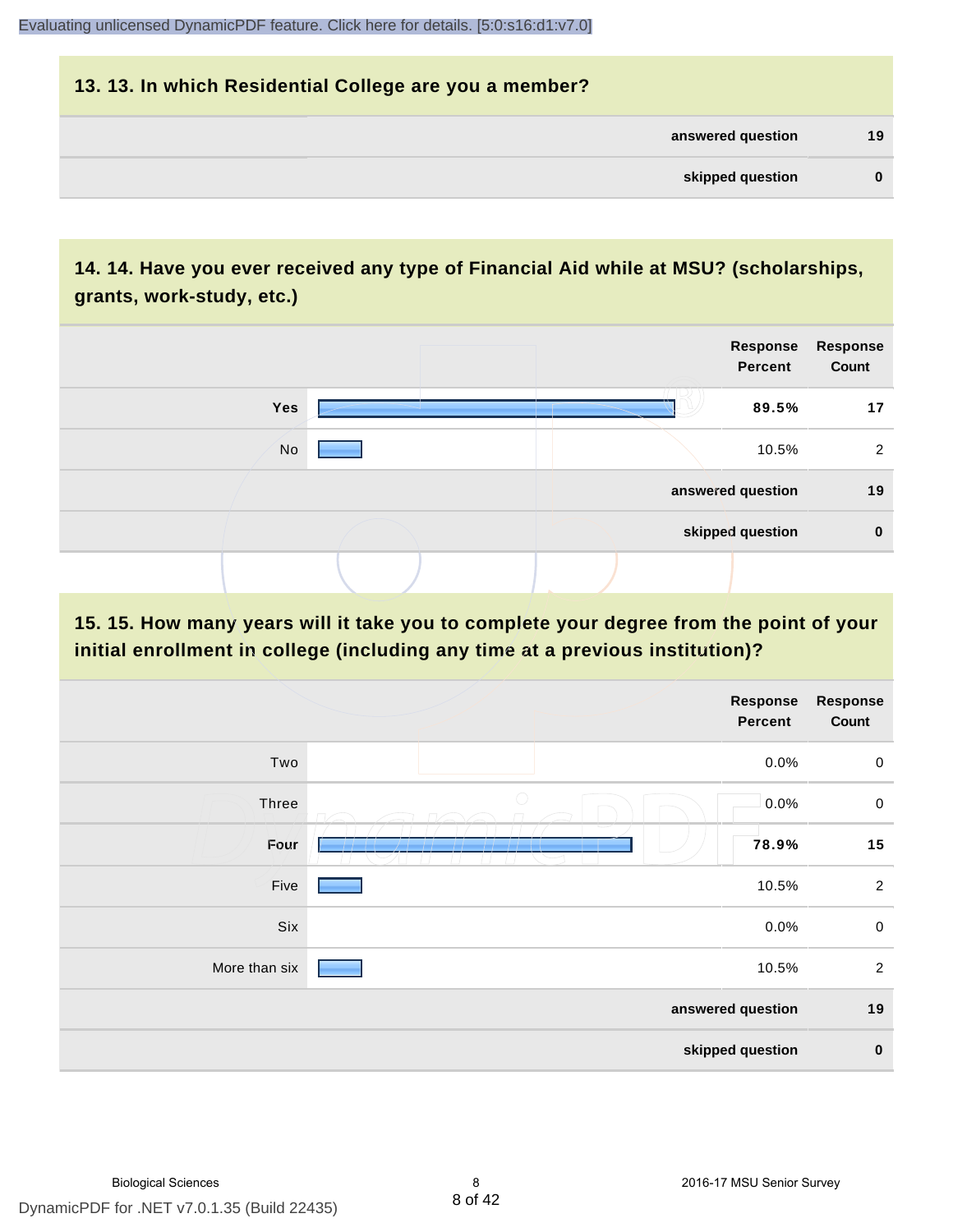#### **16. 16. In what range does your grade point average fall?**

| Response<br>Count | Response<br>Percent |                |
|-------------------|---------------------|----------------|
| $\mathbf 0$       | 0.0%                | Less than 2.00 |
| $\mathbf{1}$      | 5.3%                | $2.00 - 2.50$  |
| $\sqrt{3}$        | 15.8%               | 2.51-3.00      |
| $\,$ 5 $\,$       | 26.3%               | 3.01-3.50      |
| 10                | 52.6%               | $3.51 - 4.00$  |
| 19                | answered question   |                |
| $\pmb{0}$         | skipped question    |                |
|                   | $\int_{0}^{0}$      |                |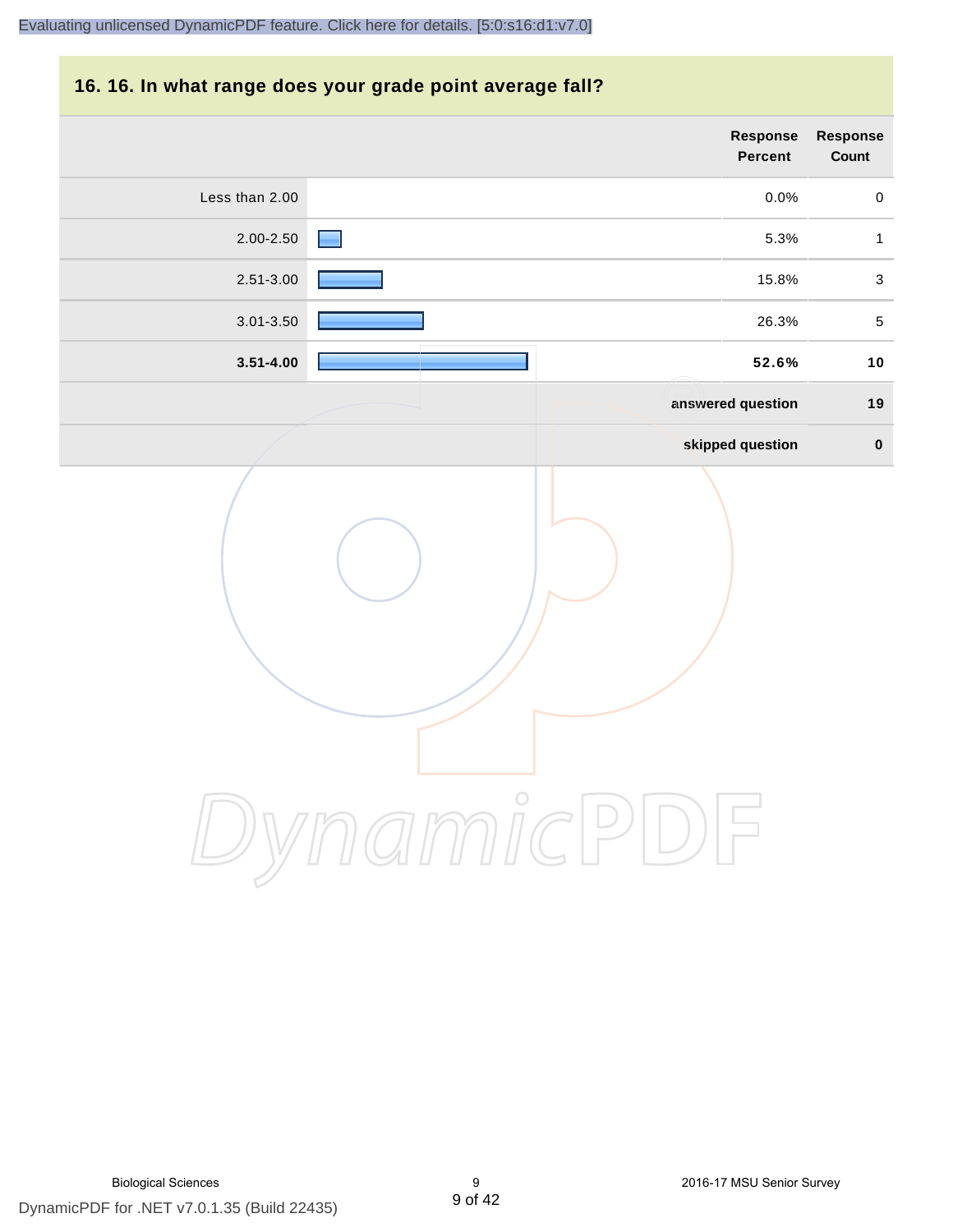|                                                          | <b>Response</b><br><b>Percent</b> | <b>Response</b><br>Count |
|----------------------------------------------------------|-----------------------------------|--------------------------|
| Accounting                                               | 0.0%                              | $\mathbf 0$              |
| Advertising                                              | 0.0%                              | $\,0\,$                  |
| Agricultural Science & Technology<br>(associate's)       | 0.0%                              | $\,0\,$                  |
| Agricultural Science (bachelor's)                        | 0.0%                              | $\mathbf 0$              |
| Animal Technology/Animal-Equine                          | 0.0%                              | $\,0\,$                  |
| Animal Technology/Vet Tech,<br>Pre-Vet                   | 0.0%                              | $\mbox{O}$               |
| <b>Applied Physics</b>                                   | 0.0%                              | $\mathbf 0$              |
| Art                                                      | 0.0%                              | $\mathbf 0$              |
| <b>Athletic Training</b>                                 | 0.0%                              | $\pmb{0}$                |
| <b>Biology</b>                                           | 73.7%                             | 14                       |
| <b>Business Administration</b><br>(associate's)          | 0.0%                              | $\pmb{0}$                |
| <b>Business Administration</b><br>(bachelor's)           | $\bigcirc$<br>0.0%                | $\mathbf 0$              |
| <b>Career &amp; Technical Education</b><br>(associate's) | 0.0%                              | $\mathbf 0$              |
| <b>Career &amp; Technical Education</b><br>(bachelor's)  | 0.0%                              | $\mathbf 0$              |
| Chemistry                                                | 5.3%                              | $\mathbf{1}$             |
| <b>Civil Engineering Technology</b><br>(associate's)     | 0.0%                              | $\mathbf 0$              |
|                                                          | answered question                 | 19                       |
|                                                          | skipped question                  | $\pmb{0}$                |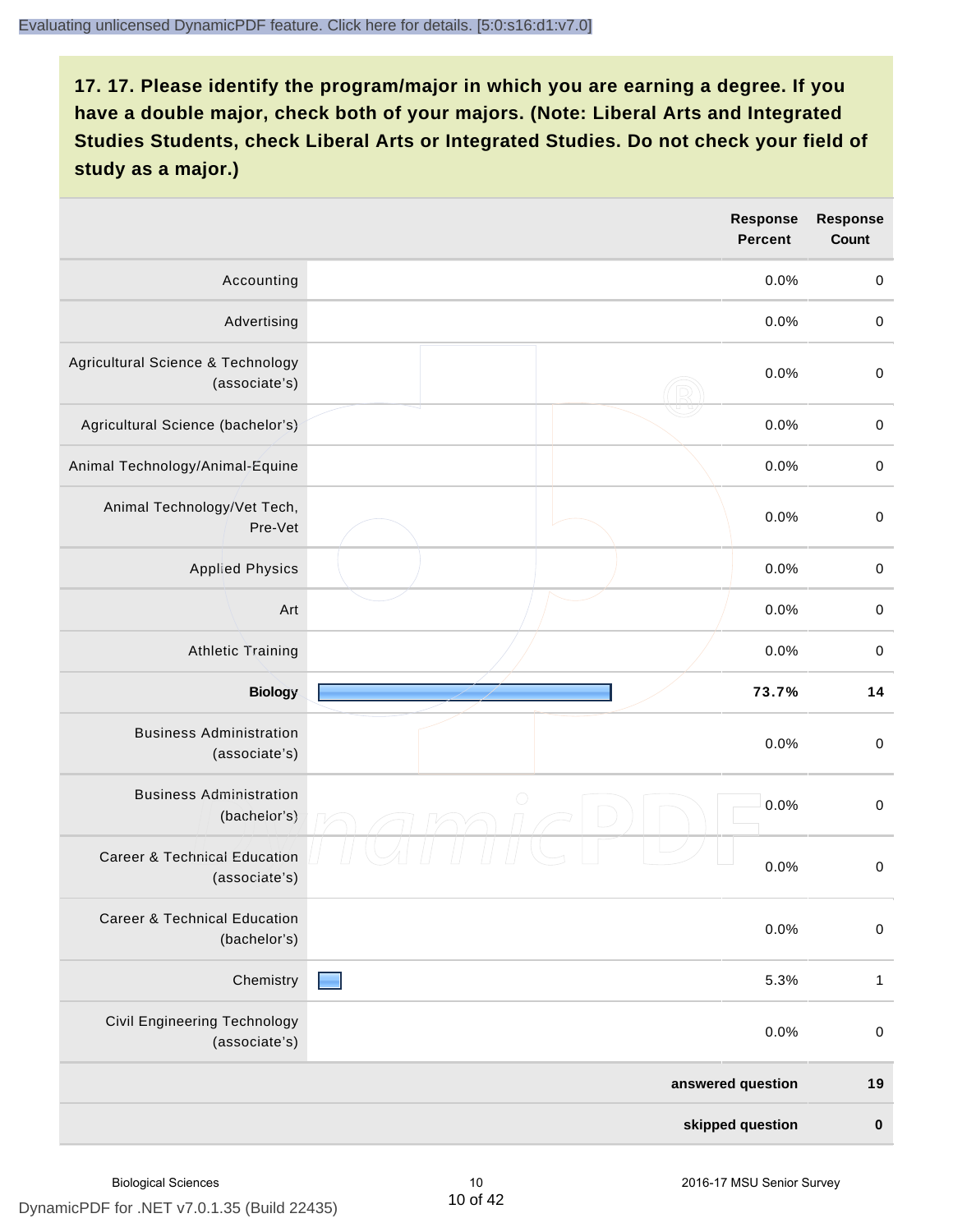| <b>Civil Engineering Technology</b><br>(bachelor's) |                   | $\mbox{O}$<br>0.0%  |
|-----------------------------------------------------|-------------------|---------------------|
| <b>Communication Disorders</b>                      |                   | 0.0%<br>$\mathbf 0$ |
| <b>Community Health</b>                             |                   | $\,0\,$<br>0.0%     |
| <b>Computer Information Systems</b>                 |                   | 0.0%<br>$\,0\,$     |
| <b>Computer Science</b>                             |                   | 0.0%<br>$\mathbf 0$ |
| Creative Writing (BFA)                              |                   | 0.0%<br>$\mathbf 0$ |
| <b>Criminal Justice</b>                             |                   | 0.0%<br>$\mathbf 0$ |
| Economics                                           |                   | $\,0\,$<br>0.0%     |
| <b>Electromechanical Engineering</b><br>Technology  |                   | 0.0%<br>$\pmb{0}$   |
| <b>Elementary School Education</b>                  |                   | $\mathbf 0$<br>0.0% |
| <b>Engineering Graphics &amp; Design</b>            |                   | 0.0%<br>$\pmb{0}$   |
| <b>Engineering Physics</b>                          |                   | 0.0%<br>$\pmb{0}$   |
| English                                             |                   | 0.0%<br>$\pmb{0}$   |
| English Education (TESOL)                           | $\bigcirc$        | 0.0%<br>$\mathbf 0$ |
| <b>Exercise Science</b>                             |                   | 0.0%<br>$\pmb{0}$   |
| Finance                                             |                   | 0.0%<br>$\,0\,$     |
| French                                              |                   | 0.0%<br>$\pmb{0}$   |
| General Studies (associate's)                       |                   | 0.0%<br>$\mathbf 0$ |
| Geosciences                                         |                   | 0.0%<br>$\mathbf 0$ |
| German                                              |                   | 0.0%<br>$\mathbf 0$ |
|                                                     | answered question | 19                  |
|                                                     | skipped question  | $\pmb{0}$           |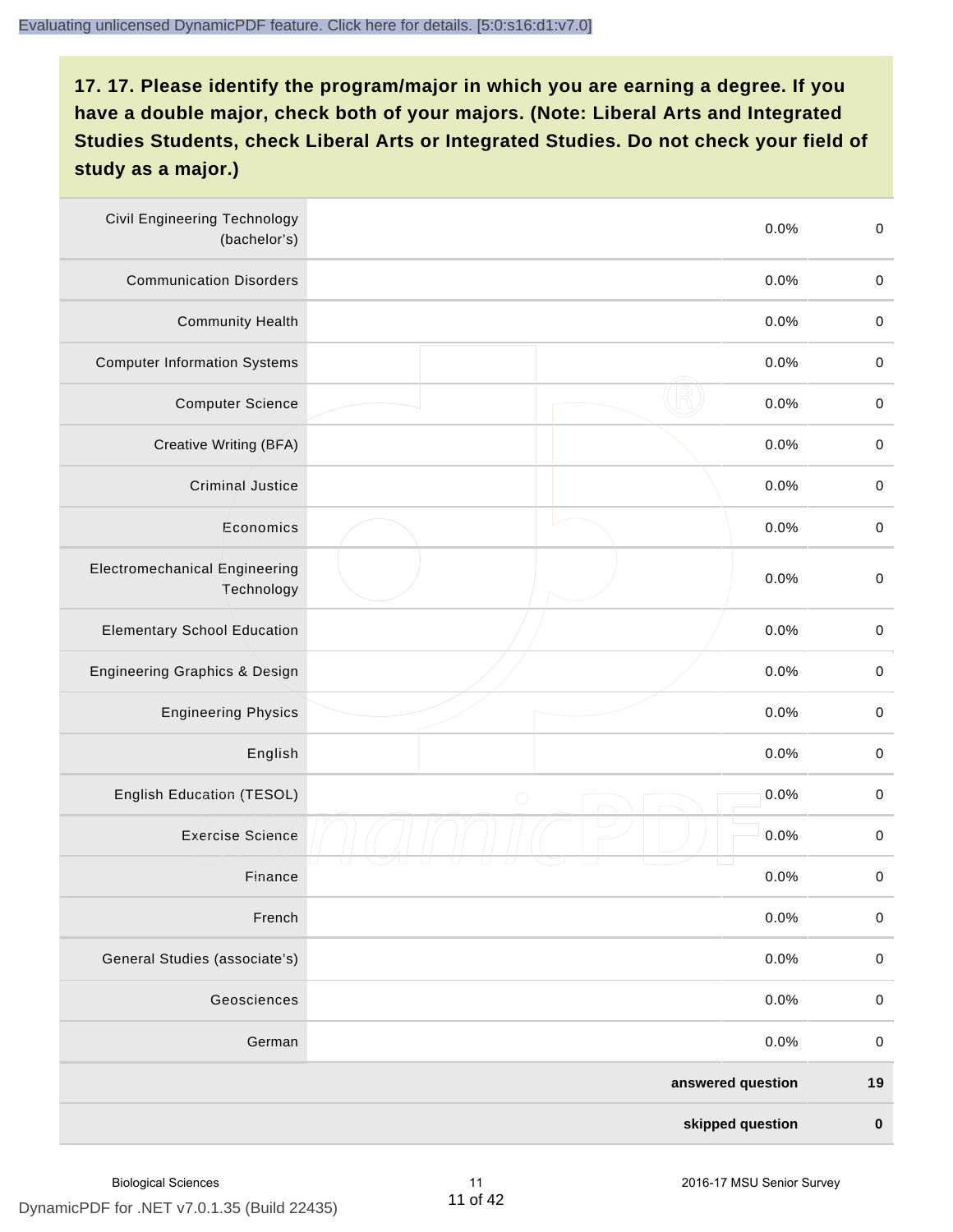| <b>Graphic Communications Media</b>            |            | 0.0%              | $\mathbf 0$  |
|------------------------------------------------|------------|-------------------|--------------|
| <b>Health &amp; Physical Education</b>         |            | 0.0%              | $\mathbf 0$  |
| <b>Health Information Administration</b>       |            | 0.0%              | $\pmb{0}$    |
| History                                        |            | 0.0%              | $\mathbf 0$  |
| <b>Industrial Technology</b><br>(associate's)  |            | 0.0%              | $\mathbf 0$  |
| Integrated Studies (BIS)                       |            | 5.3%              | $\mathbf{1}$ |
| Interdisciplinary Early Childhood<br>Education |            | 0.0%              | $\mathbf 0$  |
| <b>Interior Design</b>                         |            | 0.0%              | $\mathbf 0$  |
| <b>International Business</b>                  |            | 0.0%              | $\mathbf 0$  |
| <b>International Studies</b>                   |            | 0.0%              | $\pmb{0}$    |
| Japanese                                       |            | 0.0%              | $\mathbf 0$  |
| Journalism                                     |            | 0.0%              | $\pmb{0}$    |
| Learning & Behavior Disorders                  |            | 0.0%              | $\mathbf 0$  |
| <b>Liberal Arts</b>                            | $\bigcirc$ | 0.0%              | $\mathbf 0$  |
| Logistics & Supply Chain<br>Management         |            | 0.0%              | $\mathbf 0$  |
| Management                                     |            | 0.0%              | $\pmb{0}$    |
| <b>Manufacturing Technology</b>                |            | 0.0%              | $\pmb{0}$    |
| Marketing                                      |            | 0.0%              | $\mathbf 0$  |
| Mathematics                                    |            | 0.0%              | $\,0\,$      |
|                                                |            | answered question | $19$         |
|                                                |            | skipped question  | $\pmb{0}$    |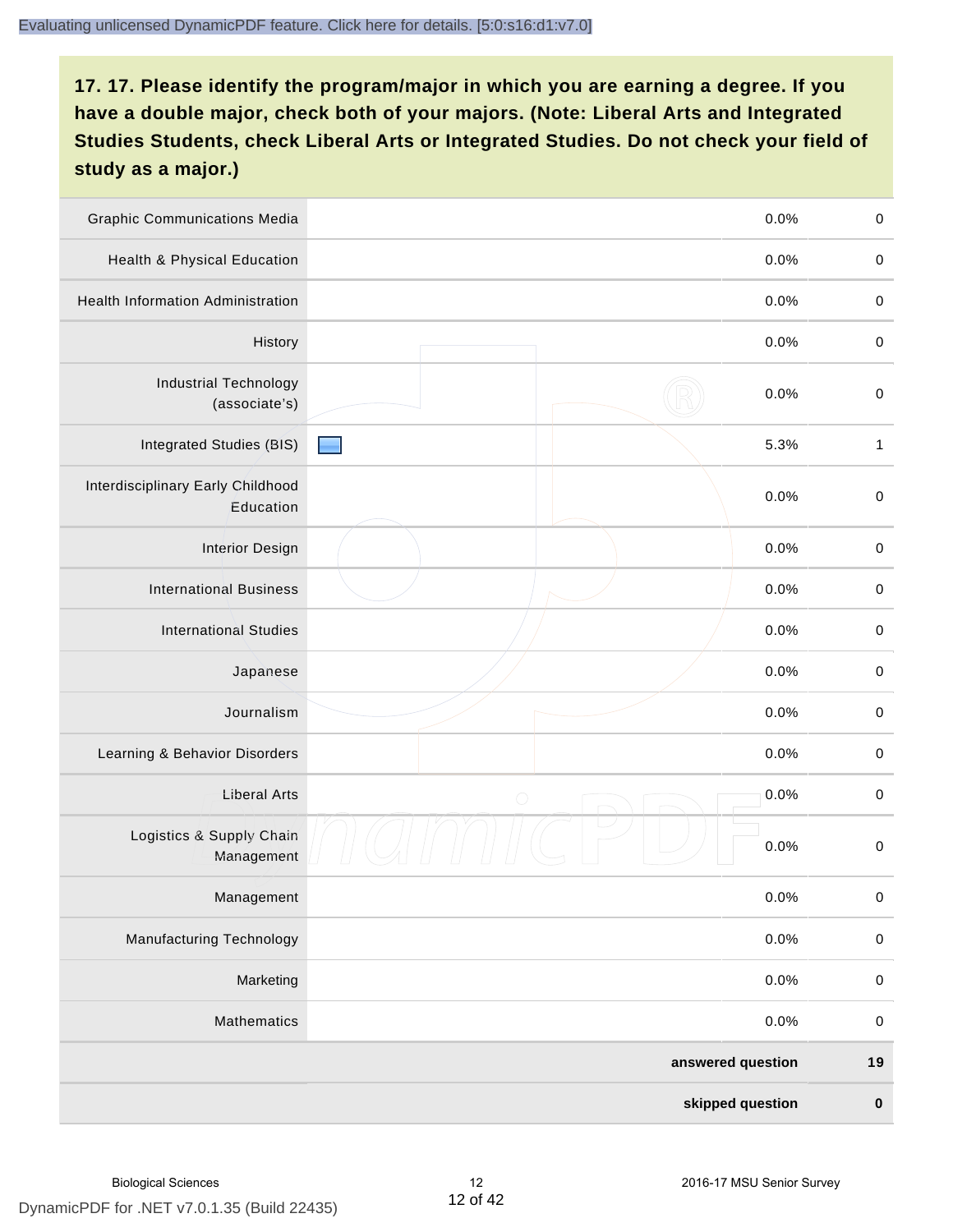| Middle School Education                   |                   | 0.0%             | $\mathbf 0$ |
|-------------------------------------------|-------------------|------------------|-------------|
| Music                                     |                   | 0.0%             | $\mathbf 0$ |
| <b>Music Business</b>                     |                   | 0.0%             | $\pmb{0}$   |
| Nonprofit Leadership Studies              |                   | 0.0%             | $\mathbf 0$ |
| Nursing                                   |                   | 0.0%             | $\mathbf 0$ |
| Nursing/RN to BSN                         |                   | 0.0%             | $\,0\,$     |
| Nutrition, Dietetics, & Food Mgmt         |                   | 0.0%             | $\mathbf 0$ |
| Occupational Safety and Health            |                   | 0.0%             | $\mathbf 0$ |
| Organizational Communication              |                   | 0.0%             | $\mathbf 0$ |
| Philosophy                                |                   | 0.0%             | $\mathbf 0$ |
| Physics                                   |                   | 0.0%             | $\,0\,$     |
| <b>Political Science</b>                  |                   | 0.0%             | $\mathbf 0$ |
| Psychology                                |                   | 0.0%             | $\mathbf 0$ |
| <b>Public Administration</b>              |                   | 0.0%             | $\pmb{0}$   |
| <b>Public Relations</b>                   | $\bigcirc$        | 0.0%             | $\pmb{0}$   |
| <b>Recreation &amp; Leisure Services</b>  |                   | 0.0%             | $\pmb{0}$   |
| Social Work                               |                   | 0.0%             | $\pmb{0}$   |
| Sociology                                 |                   | 0.0%             | $\mathbf 0$ |
| Spanish                                   |                   | 0.0%             | $\pmb{0}$   |
| <b>Telecommunications Systems</b><br>Mgmt |                   | 0.0%             | $\pmb{0}$   |
|                                           | answered question |                  | $19$        |
|                                           |                   | skipped question | $\pmb{0}$   |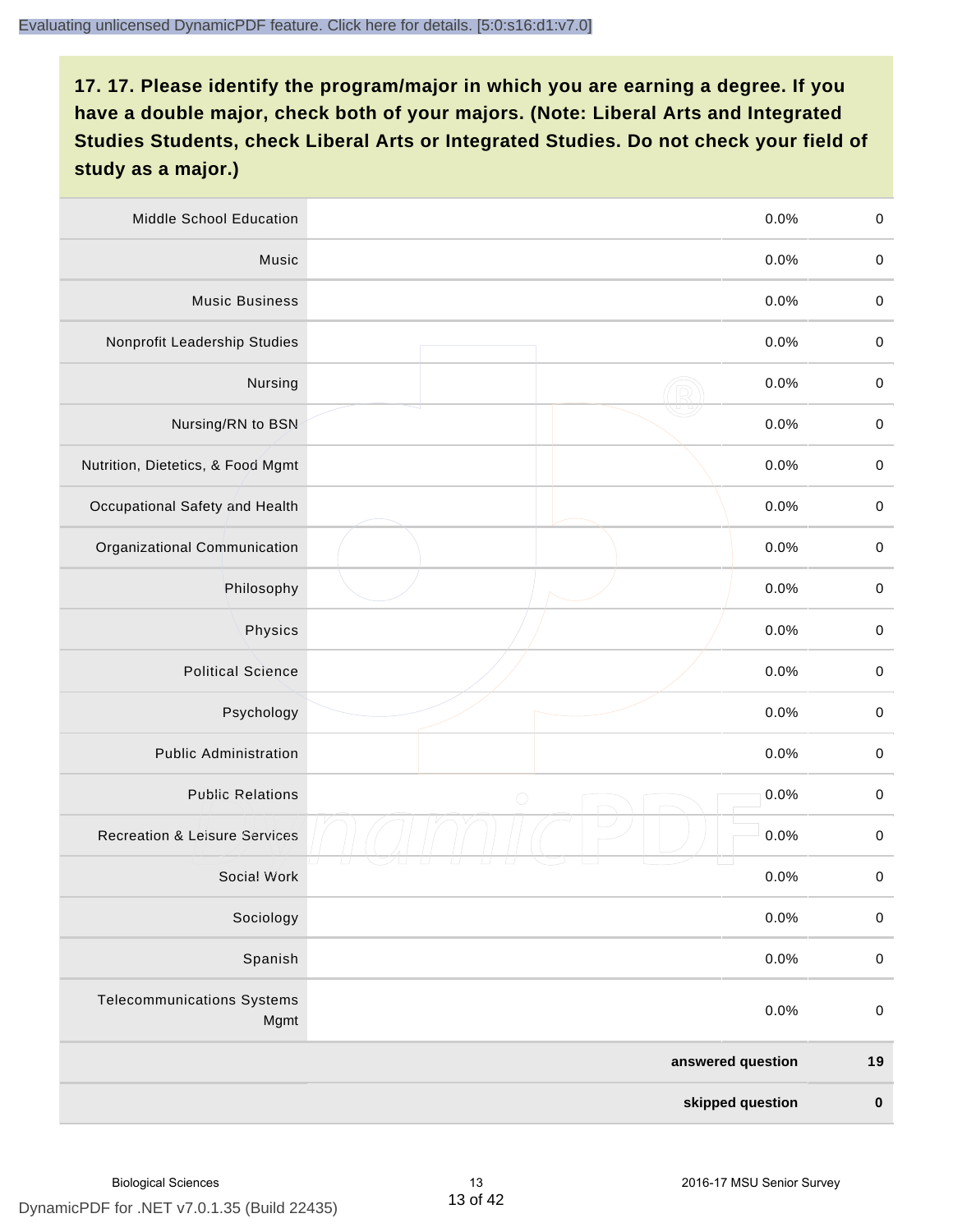| <b>Television Production</b>    | $0.0\%$           | 0  |
|---------------------------------|-------------------|----|
| Theatre                         | $0.0\%$           | 0  |
| Wildlife & Conservation Biology | 26.3%             | 5  |
|                                 | answered question | 19 |
|                                 | skipped question  |    |
|                                 | マン                |    |

#### **18. 20. What is the highest degree you eventually hope to receive?**

|               | <b>Response</b><br>Percent |                   | <b>Response</b><br>Count |
|---------------|----------------------------|-------------------|--------------------------|
| Associate     |                            | 0.0%              | $\mathbf 0$              |
| Baccalaureate |                            | 5.3%              | 1                        |
| Graduate      |                            | 47.4%             | $\boldsymbol{9}$         |
| Professional  |                            | 47.4%             | $\boldsymbol{9}$         |
|               |                            | answered question | 19                       |
|               |                            | skipped question  | $\mathbf 0$              |
|               |                            |                   |                          |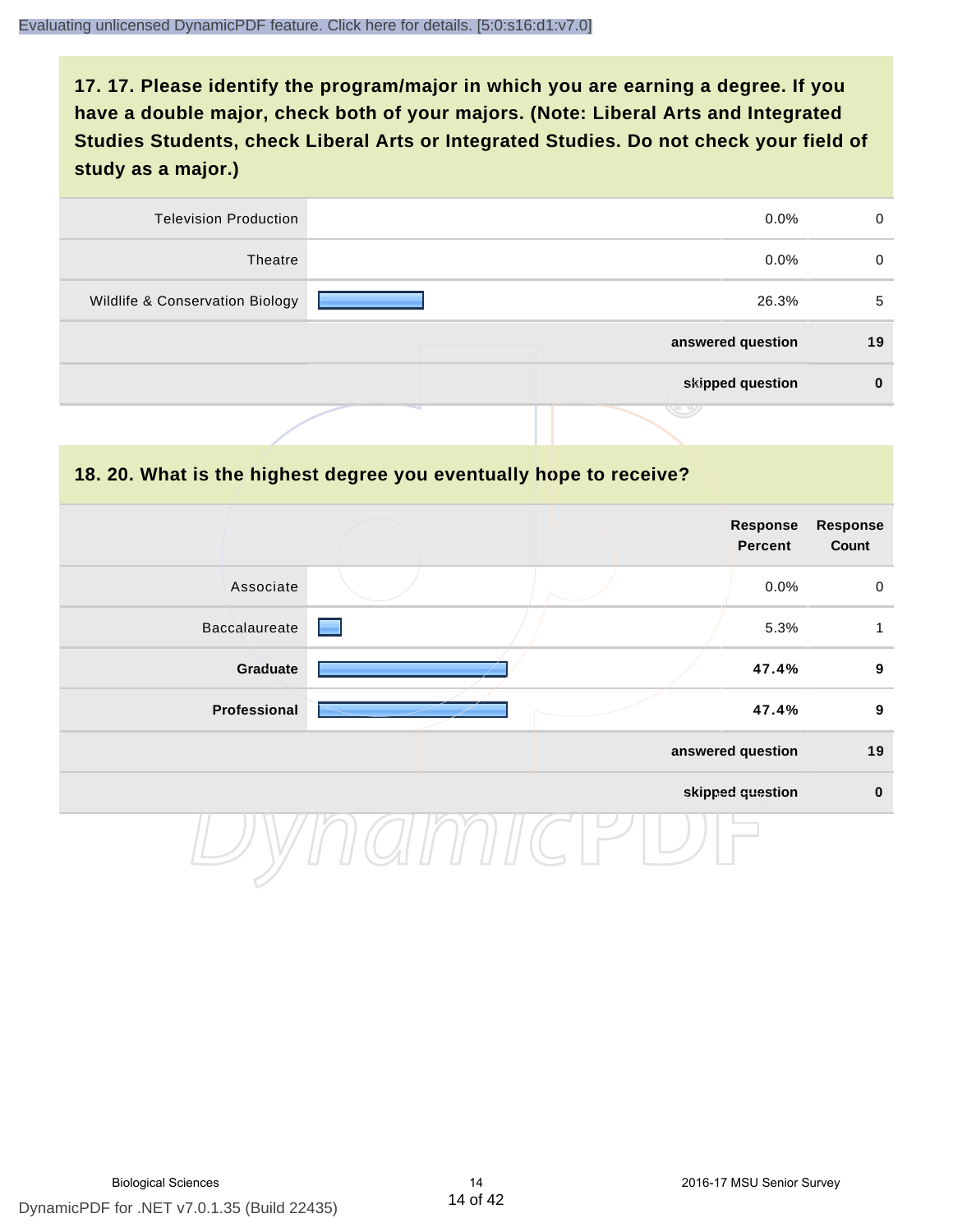|                                 |                                   |            | 19. 21. Which best describes your situation? |
|---------------------------------|-----------------------------------|------------|----------------------------------------------|
| <b>Response</b><br><b>Count</b> | <b>Response</b><br><b>Percent</b> |            |                                              |
| 11                              | 57.9%                             |            | Did not change major/area                    |
| 2                               | 10.5%                             |            | Did not initially declare major/area         |
| 6                               | 31.6%                             |            | Changed major/area                           |
| 19                              | answered question                 |            |                                              |
| $\mathbf 0$                     | skipped question                  |            |                                              |
|                                 |                                   | DynamicPDF |                                              |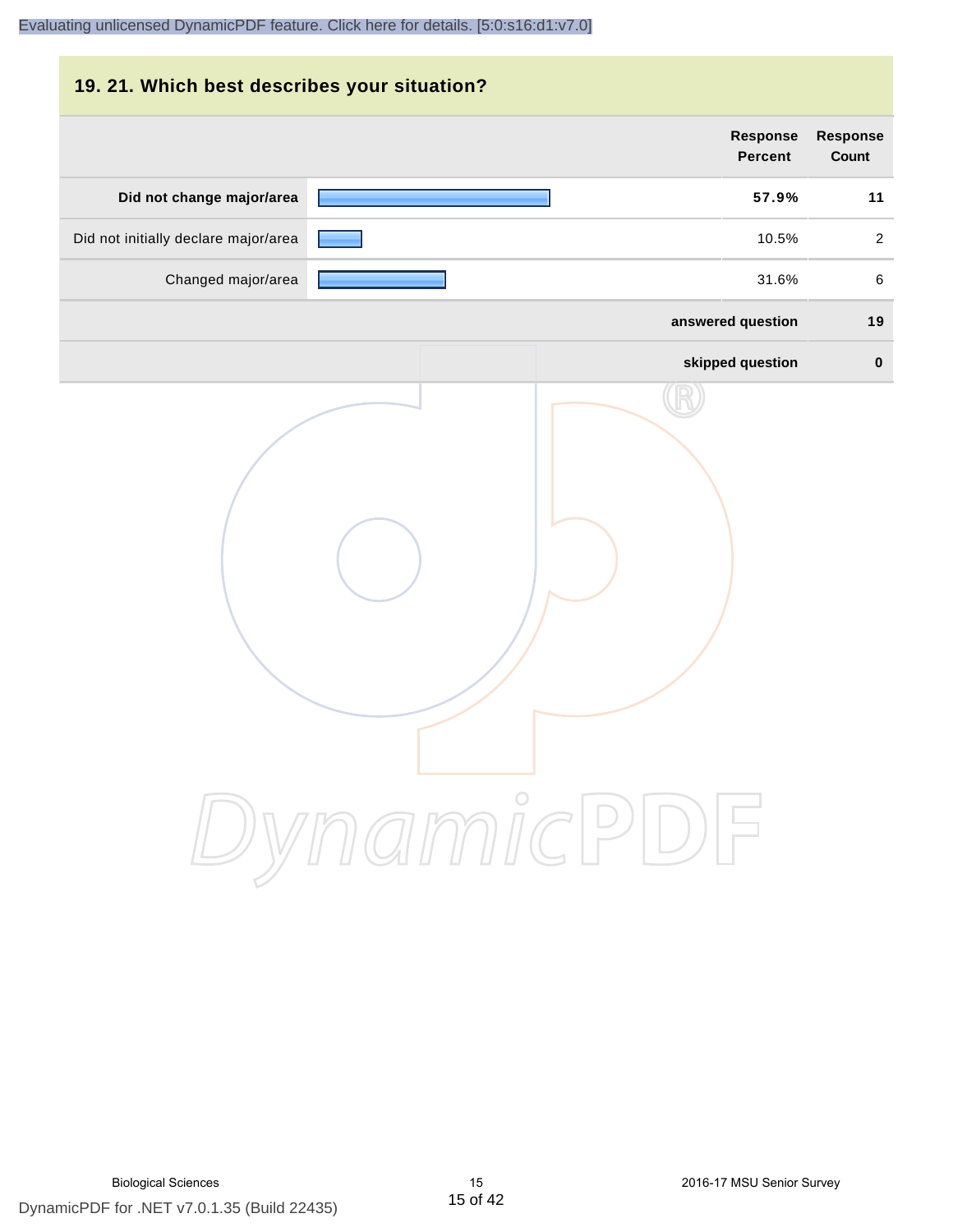# **19. 21. Which best describes your situation? answered question 19 skipped question 0**

# **20. 22. While school was in session during the past year, how many hours per week, on average, did you work for pay?**

|                    |  | <b>Response</b><br>Percent | <b>Response</b><br>Count |
|--------------------|--|----------------------------|--------------------------|
| Did not work       |  | 5.3%                       | 1                        |
| Worked 1-10 hrs    |  | 31.6%                      | $\,6\,$                  |
| Worked 11-20 hrs   |  | 42.1%                      | 8                        |
| Worked 21-30 hrs   |  | 10.5%                      | $\overline{2}$           |
| Worked 31-40 hrs   |  | 10.5%                      | $\overline{2}$           |
| Worked over 40 hrs |  | $0.0\%$                    | $\mathsf{O}\xspace$      |
|                    |  | answered question          | 19                       |
|                    |  | skipped question           | $\mathbf 0$              |

**21. 23. For the most part, were classes offered at times convenient to you?**

|            | Response<br>Percent | Response<br>Count |
|------------|---------------------|-------------------|
| <b>Yes</b> | 73.7%               | 14                |
| No         | 26.3%               | 5                 |
|            | answered question   | 19                |
|            | skipped question    | $\mathbf 0$       |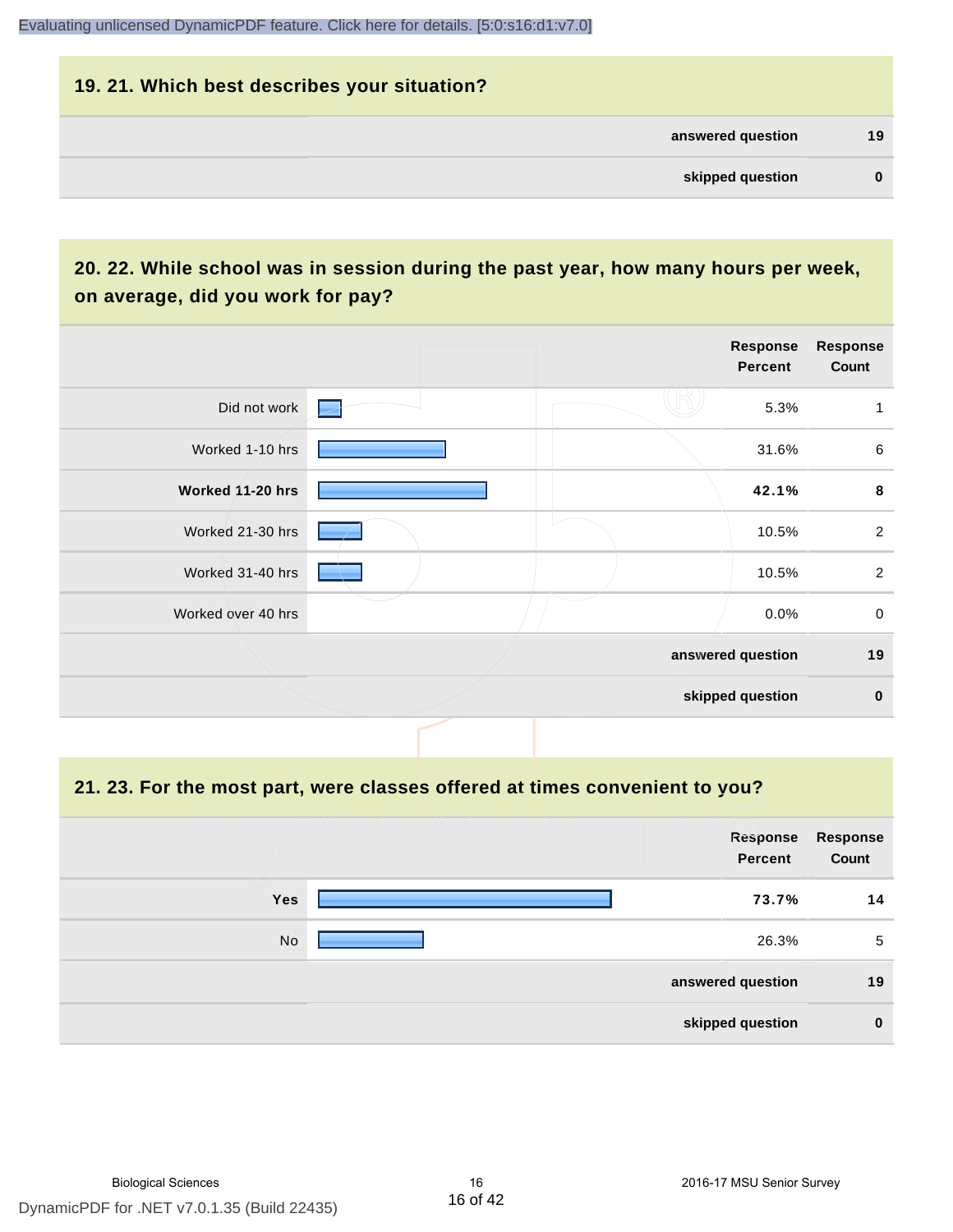#### **22. 24. What time would you have preferred?**

| <b>Response</b><br>Count | Response<br><b>Percent</b> |                |
|--------------------------|----------------------------|----------------|
| $\pmb{0}$                | 0.0%                       | Late afternoon |
| $\pmb{0}$                | 0.0%                       | Evening        |
| 1                        | 20.0%                      | Weekend        |
| 4                        | 80.0%                      | During the day |
| $\pmb{0}$                | 0.0%                       | Online         |
| $5\phantom{.0}$          | answered question          |                |
| 14                       | skipped question           |                |
|                          |                            |                |

# **23. 25. Which best describes the location where you completed the majority of your courses?**

|                        |            | <b>Response</b><br>Percent | <b>Response</b><br>Count |
|------------------------|------------|----------------------------|--------------------------|
| <b>Murray</b>          |            | 100.0%                     | 19                       |
| Paducah                |            | 0.0%                       | $\mathbf 0$              |
| Ft. Campbell           |            | 0.0%                       | $\pmb{0}$                |
| Madisonville           | $\bigcirc$ | 0.0%                       | $\mathbf 0$              |
| Hopkinsville           |            | 0.0%                       | $\mathbf 0$              |
| Henderson              |            | 0.0%                       | $\mathbf 0$              |
| Online                 |            | 0.0%                       | $\pmb{0}$                |
| Other (please specify) |            | 0.0%                       | $\mathbf 0$              |
|                        |            | answered question          | 19                       |
|                        |            | skipped question           | $\pmb{0}$                |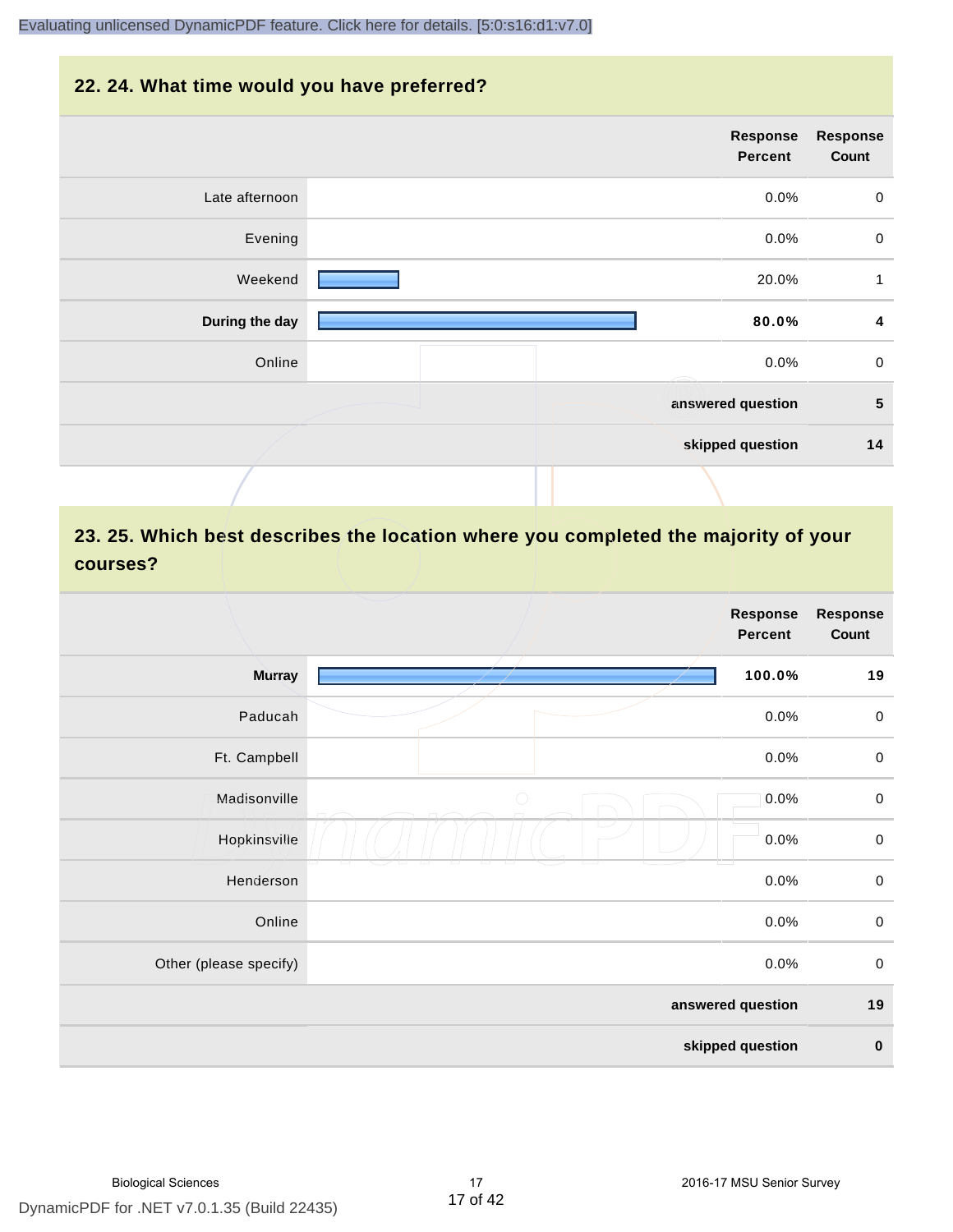#### **24. 26. Did you take any online courses while at Murray State?**

| Response<br>Count | Response<br>Percent |            |
|-------------------|---------------------|------------|
| 13                | 68.4%               | <b>Yes</b> |
| 6                 | 31.6%               | No         |
| 19                | answered question   |            |
| $\bf{0}$          | skipped question    |            |
|                   |                     |            |

**25. 27. Did it take you an extra semester or more to complete degree requirements at Murray State?**

| Response<br>Count | Response<br>Percent |         |     |  |
|-------------------|---------------------|---------|-----|--|
| $\overline{7}$    | 36.8%               |         | Yes |  |
| $12$              | 63.2%               |         | No  |  |
| 19                | answered question   |         |     |  |
| $\pmb{0}$         | skipped question    |         |     |  |
|                   |                     | $\circ$ |     |  |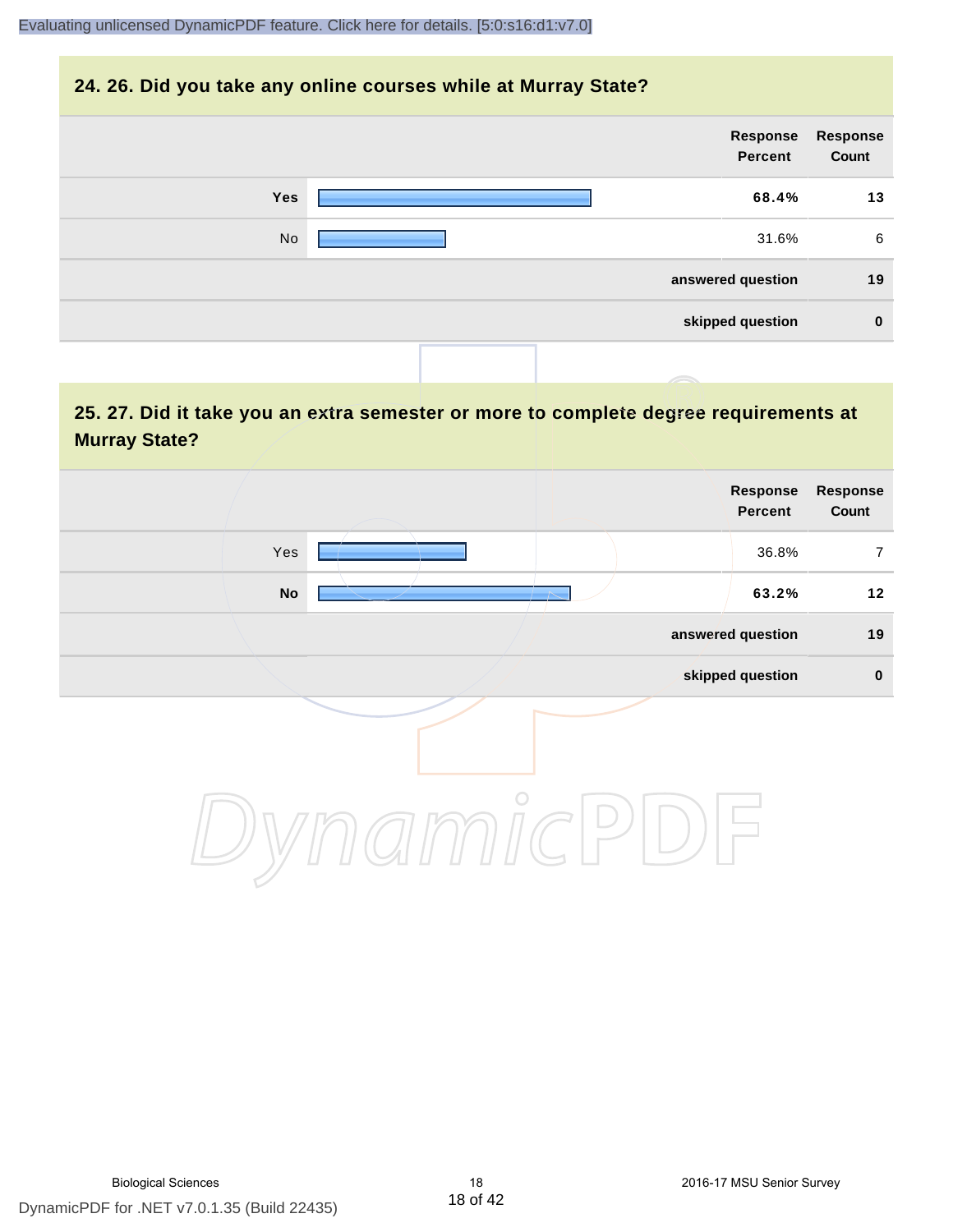#### **26. 28. Why did it take you an extra semester or more?**

|                                                                 |            | <b>Response</b><br><b>Percent</b> | <b>Response</b><br>Count |
|-----------------------------------------------------------------|------------|-----------------------------------|--------------------------|
| Work obligation limited my<br>enrollment.                       |            | 28.6%                             | $\overline{2}$           |
| Family obligations limited my<br>enrollment.                    |            | 28.6%                             | $\overline{2}$           |
| Tuition and other costs of<br>attendance limited my enrollment. |            | 14.3%                             | $\mathbf{1}$             |
| A decision to change majors<br>added to my requirements.        |            | 14.3%                             | 1                        |
| A required course or courses<br>were not offered.               |            | 42.9%                             | $\mathbf{3}$             |
| Credits were lost transferring to<br>Murray State.              |            | 14.3%                             | $\mathbf{1}$             |
| Other (please specify)                                          |            | 28.6%                             | $\overline{2}$           |
|                                                                 |            | answered question                 | $\bf 7$                  |
|                                                                 |            | skipped question                  | $12$                     |
|                                                                 | $\bigcirc$ |                                   |                          |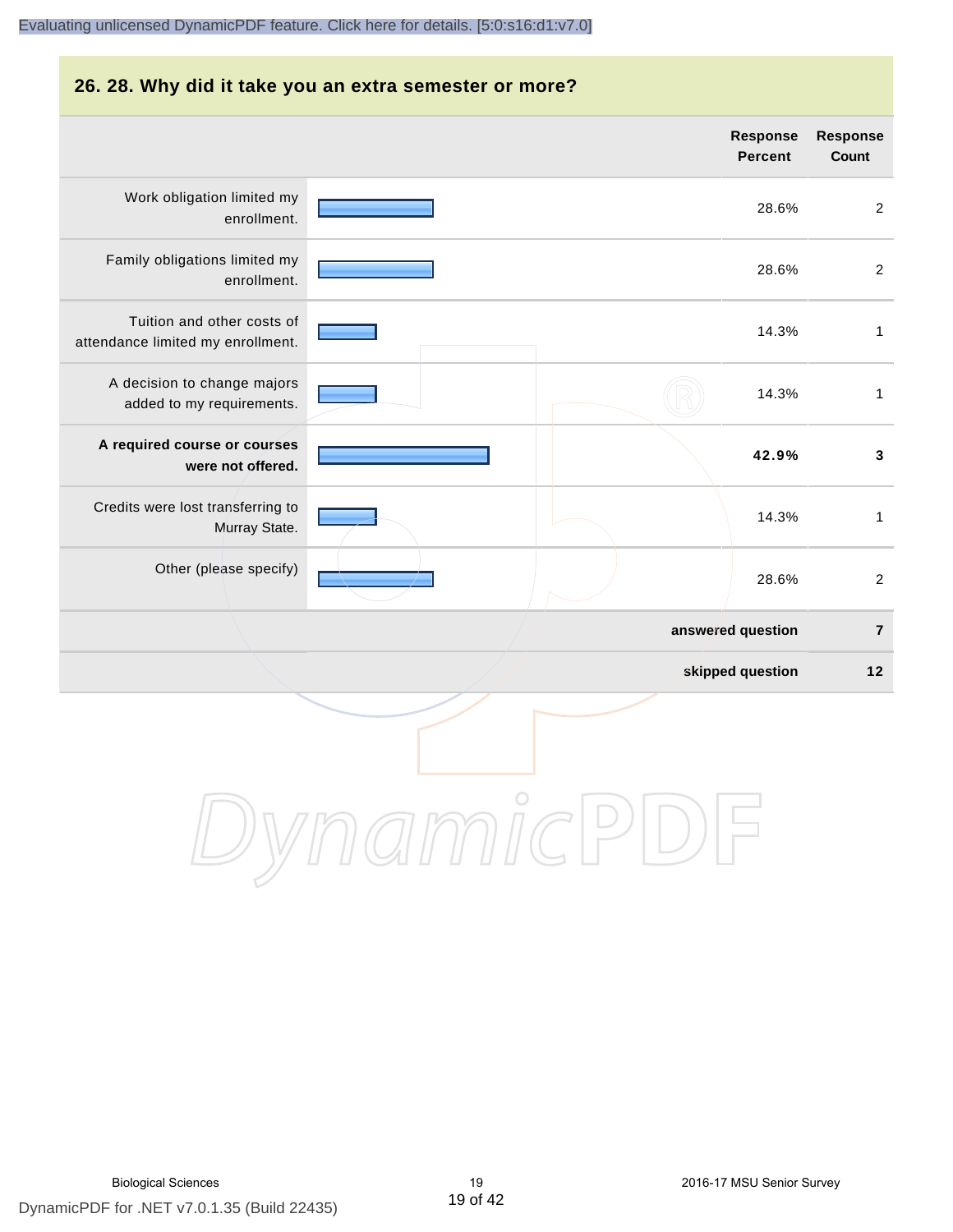|    |                   | 26. 28. Why did it take you an extra semester or more? |
|----|-------------------|--------------------------------------------------------|
|    | answered question |                                                        |
| 12 | skipped question  |                                                        |

# **27. 29. Did you have trouble getting any course(s) you needed while at Murray State?**

|                                                                            |                                                      | Response<br><b>Percent</b>        | <b>Response</b><br>Count |
|----------------------------------------------------------------------------|------------------------------------------------------|-----------------------------------|--------------------------|
| Yes                                                                        |                                                      | 42.1%                             | $\, 8$                   |
| <b>No</b>                                                                  |                                                      | 57.9%                             | 11                       |
|                                                                            |                                                      | answered question                 | 19                       |
|                                                                            |                                                      | skipped question                  | $\mathbf 0$              |
|                                                                            |                                                      |                                   |                          |
|                                                                            | 28. 30. Why did you have trouble getting the course? |                                   |                          |
|                                                                            |                                                      | <b>Response</b><br><b>Percent</b> | <b>Response</b><br>Count |
| The course was not offered the<br>semester I needed it.                    |                                                      | 37.5%                             | 3                        |
| The course was not offered at<br>hours convenient to my work<br>schedule.  |                                                      | 0.0%                              | $\boldsymbol{0}$         |
| The course was not offered at<br>hours suitable for my school<br>schedule. |                                                      | 62.5%                             | $5\phantom{a}$           |
| All course sections were closed.                                           |                                                      | 0.0%                              | $\boldsymbol{0}$         |
| I was unaware of the prerequisites<br>for the course.                      |                                                      | 0.0%                              | $\mathbf 0$              |
|                                                                            |                                                      | answered question                 | 8                        |
|                                                                            |                                                      | skipped question                  | 11                       |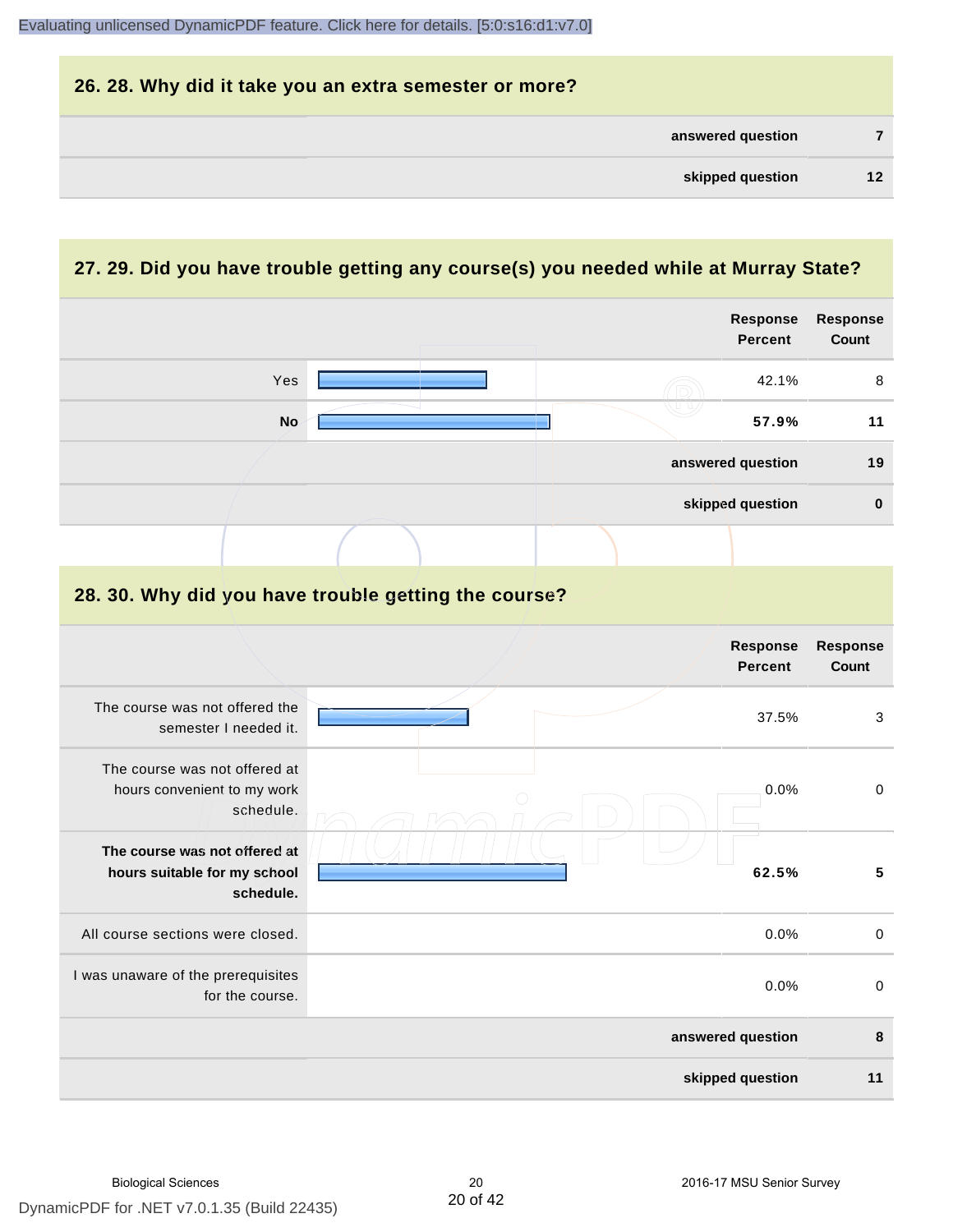# **29. 31. Which statement best describes your experience with off-campus coop/internship?**

|                                    | <b>Response</b><br><b>Percent</b> | <b>Response</b><br>Count |
|------------------------------------|-----------------------------------|--------------------------|
| Cannot judge; I did not have one.  | 57.9%                             | 11                       |
| My experience was very valuable.   | 36.8%                             | 7                        |
| My experience was valuable.        | 5.3%                              | 1                        |
| My experience was of little value. | 0.0%                              | $\mathbf 0$              |
| My experience was of no value.     | 0.0%                              | 0                        |
|                                    | answered question                 | 19                       |
|                                    | skipped question                  | $\bf{0}$                 |
|                                    |                                   |                          |

# **30. 32. Which statement best describes your experience with on-campus facultydirected research, scholarly, or creative project?**

|                                    |        | <b>Response</b><br><b>Percent</b> | <b>Response</b><br>Count |
|------------------------------------|--------|-----------------------------------|--------------------------|
| Cannot judge; I did not have one.  |        | 42.1%                             | 8                        |
| My experience was very valuable.   |        | 26.3%                             | 5                        |
| My experience was valuable.        |        | 21.1%                             | 4                        |
| My experience was of little value. | $\neq$ | 5.3%                              | 1                        |
| My experience was of no value.     |        | 5.3%                              | 1                        |
|                                    |        | answered question                 | 19                       |
|                                    |        | skipped question                  | $\bf{0}$                 |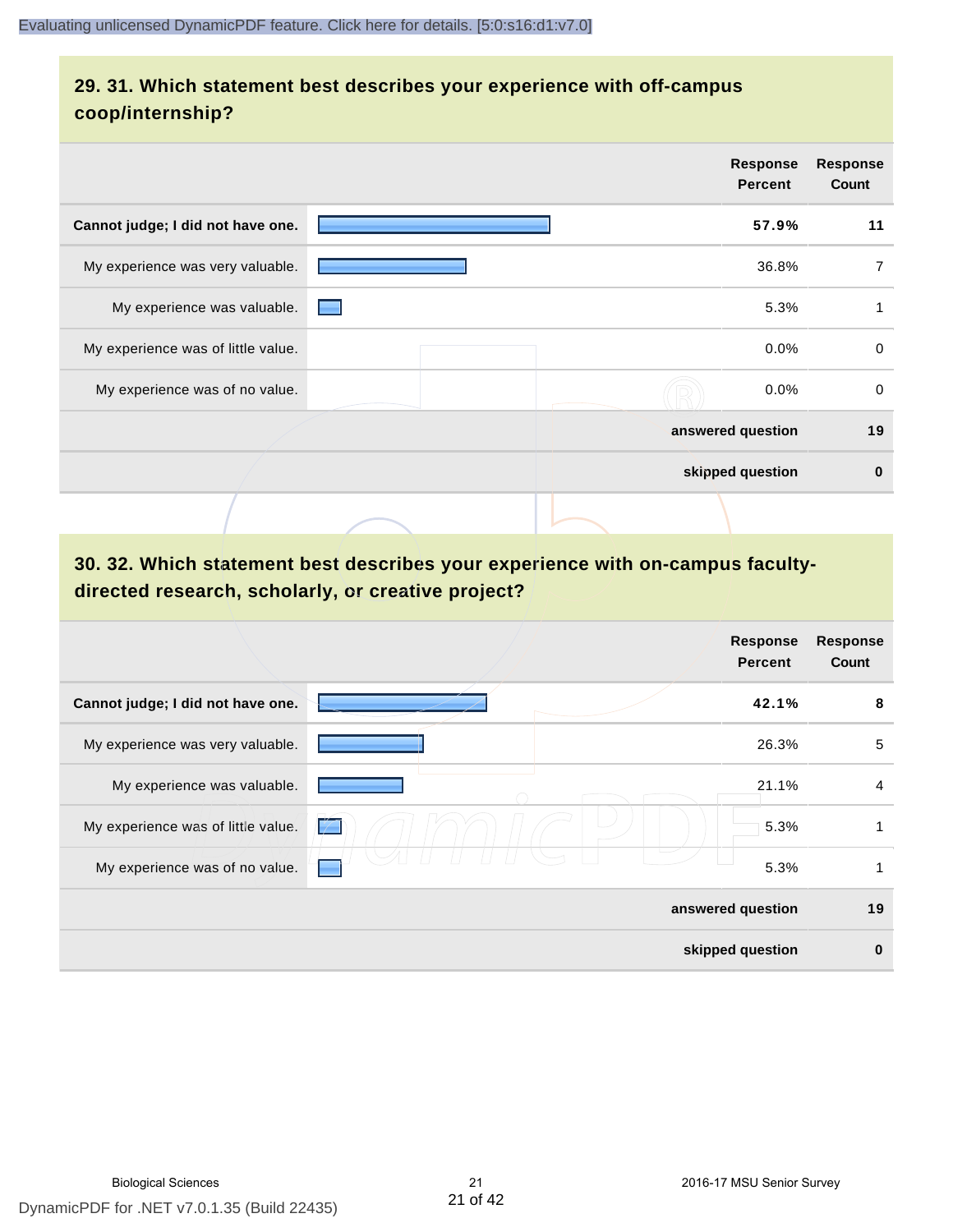# **31. 33. Which statement best describes your experience with academic advising in your major/area?**

|                                                          | <b>Response</b><br>Percent | Response<br>Count |
|----------------------------------------------------------|----------------------------|-------------------|
| Cannot judge; I did not make use<br>of the opportunity.  | 0.0%                       | $\mathsf 0$       |
| I was satisfied with information my<br>adviser provided. | 73.7%                      | 14                |
| Advice was inaccurate,<br>incomplete, or misleading.     | 26.3%                      | $\sqrt{5}$        |
| My adviser was not available.                            | 0.0%                       | $\,0\,$           |
|                                                          | answered question          | 19                |
|                                                          | skipped question           | $\pmb{0}$         |
|                                                          | amnicPl<br>$\Box$ )        |                   |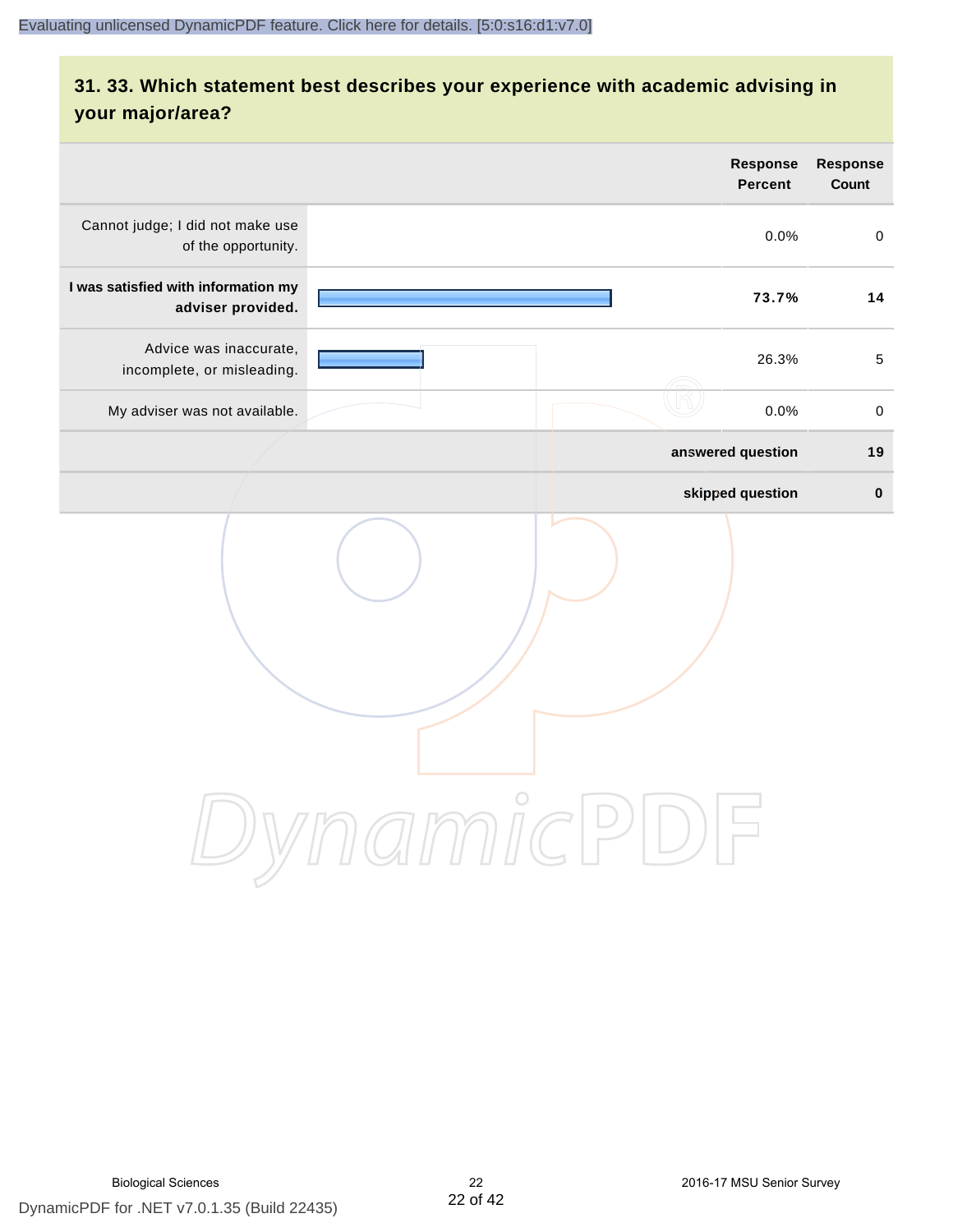# **31. 33. Which statement best describes your experience with academic advising in your major/area?**

| answered question | 19 <sup>7</sup> |
|-------------------|-----------------|
| skipped question  | $\bf{0}$        |

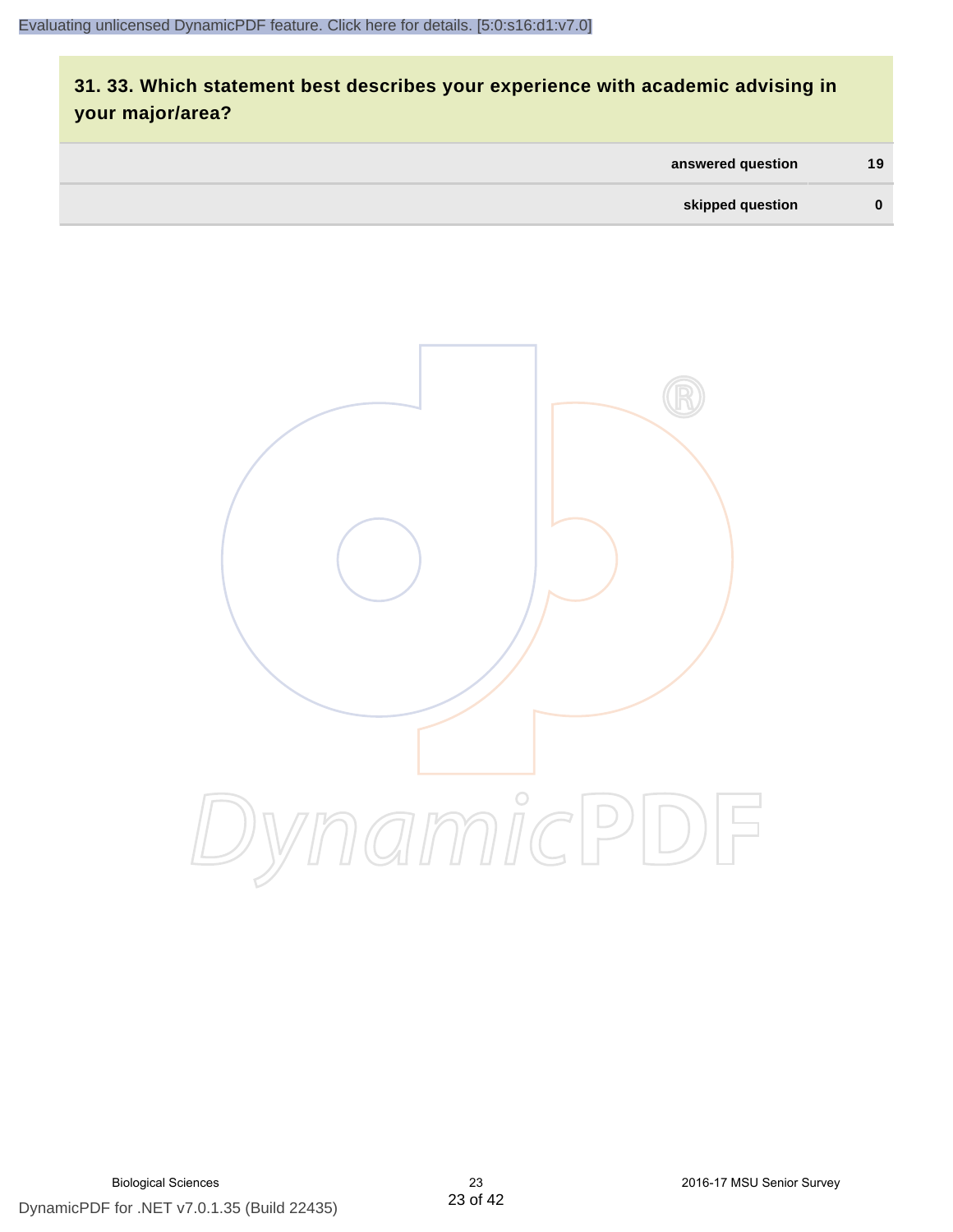# **32. Questions 34-48 For each of these items, indicate the extent to which you were satisfied.**

|                                                                                                                                                       | <b>Very</b><br>satisfied | <b>Satisfied</b>   | <b>Dissatisfied</b> | <b>Very</b><br>dissatisfied | Rating<br>Average | Rating<br>Count |
|-------------------------------------------------------------------------------------------------------------------------------------------------------|--------------------------|--------------------|---------------------|-----------------------------|-------------------|-----------------|
| 34. Class size relative to type of<br>course                                                                                                          | $36.8\%$ (7)             | 63.2% (12)         | $0.0\%$ (0)         | $0.0\%$ (0)                 | 3.37              | 19              |
| 35. Out-of-class availability of<br>faculty                                                                                                           | $26.3\%$ (5)             | 68.4% (13)         | $0.0\%$ (0)         | $5.3\%$ (1)                 | 3.16              | 19              |
| 36. Effectiveness of your high<br>school preparation for college work                                                                                 | $26.3\%$ (5)             | 52.6% (10)         | $10.5\%$ (2)        | $10.5\%$ (2)                | 2.95              | 19              |
| 37. Fairness of faculty in their<br>treatment of individual students                                                                                  | $31.6\%$ (6)             | 52.6% (10)         | $5.3\%$ (1)         | $10.5\%$ (2)                | 3.05              | 19              |
| 38. Overall quality of instruction at<br><b>Murray State</b>                                                                                          | $21.1\%$ (4)             | 63.2% (12)         | $10.5\%$ (2)        | $5.3\%$ (1)                 | 3.00              | 19              |
| 39. Quality of instruction in<br><b>University Studies (General</b><br>Education) courses                                                             | $10.5\%$ (2)             | 68.4% (13)         | $21.1\%$ (4)        | $0.0\%$ (0)                 | 2.89              | 19              |
| 40. Quality of instruction in your<br>major                                                                                                           | $21.1\%$ (4)             | 63.2% (12)         | $10.5\%$ (2)        | $5.3\%$ (1)                 | 3.00              | 19              |
| 41. Clarity of program objectives in<br>your major                                                                                                    | 27.8% (5)                | $61.1\frac{1}{11}$ | $5.6\%$ (1)         | $5.6\%$ (1)                 | 3.11              | 18              |
| 42. Intellectual challenge of the<br>academic program                                                                                                 | 42.1% (8)                | $52.6\%$ (10)      | $5.3\%$ (1)         | $0.0\%$ (0)                 | 3.37              | 19              |
| 43. Encouragement and<br>information from your major<br>department for employment after<br>graduation                                                 | $31.6\%$ (6)             | $42.1\%$ (8)       | 15.8% (3)           | 10.5% (2)                   | 2.95              | 19              |
| 44. Availability of opportunities to<br>engage in a faculty-mentored<br>research, scholarly, or creative<br>project in your area of<br>study/interest | $31.6\%$ (6)             | $36.8\% (7)$       | 15.8% (3)           | 15.8% (3)                   | 2.84              | 19              |
| 45. Library hours                                                                                                                                     | 26.3% (5)                | 57.9% (11)         | $10.5\%$ (2)        | $5.3\%$ (1)                 | 3.05              | 19              |
|                                                                                                                                                       |                          |                    |                     |                             | answered question | 19              |
|                                                                                                                                                       |                          |                    |                     |                             | skipped question  | $\bf{0}$        |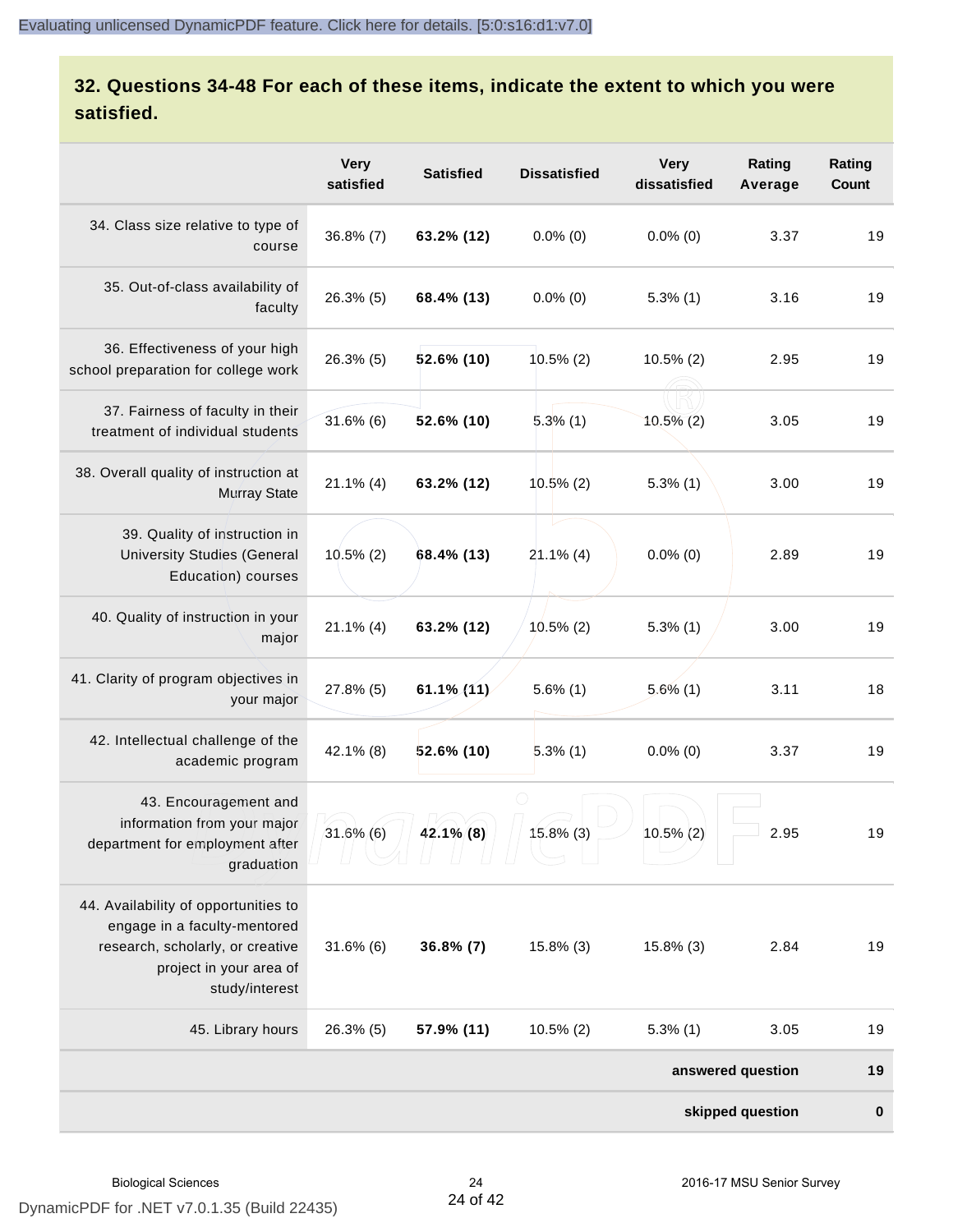### **32. Questions 34-48 For each of these items, indicate the extent to which you were satisfied.**

| 46 Effectiveness of library<br>personnel in meeting your<br>information needs                                                | $21.1\%$ (4) | 68.4% (13) | $10.5\%$ (2) | $0.0\%$ (0) | 3.11              | 19       |
|------------------------------------------------------------------------------------------------------------------------------|--------------|------------|--------------|-------------|-------------------|----------|
| 47. Access to on-hand or<br>electronic library resources                                                                     | $42.1\%$ (8) | 47.4% (9)  | $5.3\%$ (1)  | $5.3\%$ (1) | 3.26              | 19       |
| 48. Computer, individual and group<br>work spaces available within<br>University Libraries (Waterfield,<br>Pogue and Overby) | $26.3\%$ (5) | 57.9% (11) | $15.8\%$ (3) | $0.0\%$ (0) | 3.11              | 19       |
|                                                                                                                              |              |            |              |             | answered question | 19       |
|                                                                                                                              |              |            |              |             | skipped question  | $\bf{0}$ |
|                                                                                                                              |              |            |              |             |                   |          |

**33. Questions 49-55 University Studies is designed to offer you a broad base of skills and knowledge and to prepare you for upper division study. Please indicate how effective University Studies at Murray State was in helping you achieve these goals.**

|                                                                            | <b>Very</b><br>effective | <b>Effective</b> | <b>Ineffective</b> | <b>Very</b><br>ineffective | Rating<br>Average | Rating<br>Count |
|----------------------------------------------------------------------------|--------------------------|------------------|--------------------|----------------------------|-------------------|-----------------|
| 49. Writing skills                                                         | $33.3\%$ (6)             | $61.1\%$ (11)    | $5.6\%$ (1)        | $0.0\%$ (0)                | 3.28              | 18              |
| 50. Speaking skills                                                        | 27.8% (5)                | 72.2% (13)       | $0.0\%$ (0)        | $0.0\%$ (0)                | 3.28              | 18              |
| 51. Critical thinking skills                                               | $33.3\%$ (6)             | 50.0% (9)        | $16.7\%$ (3)       | $0.0\%$ (0)                | 3.17              | 18              |
| 52. Technology skills/computer<br>skills                                   | 16.7% (3)                | 55.6% (10)       | $22.2\%$ (4)       | $5.6\%$ (1)                | 2.83              | 18              |
| 53. General knowledge in the<br>liberal arts and sciences                  | 27.8% (5)                | 55.6% (10)       | $16.7\%$ (3)       | $0.0\%$ (0)                | 3.11              | 18              |
| 54. International perspectives                                             | $22.2\%$ (4)             | 44.4% (8)        | $16.7\%$ (3)       | $16.7\%$ (3)               | 2.72              | 18              |
| 55. Stimulation of interest in areas<br>outside your chosen field of study | $22.2\%$ (4)             | 55.6% (10)       | $11.1\% (2)$       | $11.1\% (2)$               | 2.89              | 18              |
|                                                                            |                          |                  |                    |                            | answered question | 18              |
|                                                                            |                          |                  |                    |                            | skipped question  | 1               |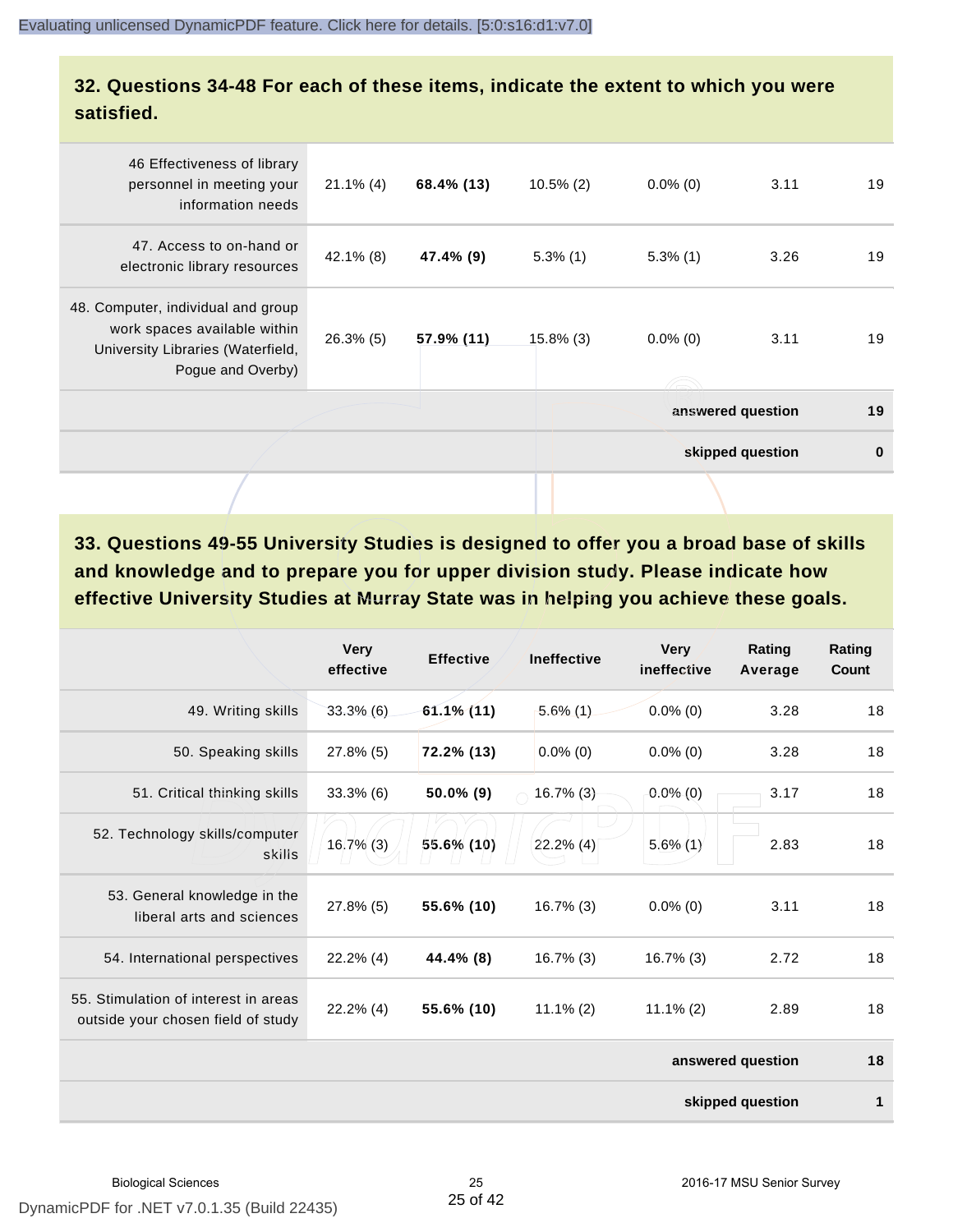**34. Questions 56-89For each of these services, activities or programs that you used, please indicate the extent to which you were satisfied that they met your needs. For those that you did not use, mark the "Did Not Use" option.**

|                                                                                    | <b>Very</b><br>satisfied | <b>Satisfied</b> | <b>Dissatisfied</b> | <b>Very</b><br>dissatisfied | <b>Did</b><br><b>Not</b><br><b>Use</b> | Rating<br>Average | Rating<br>Count |
|------------------------------------------------------------------------------------|--------------------------|------------------|---------------------|-----------------------------|----------------------------------------|-------------------|-----------------|
| 56. African-American/Multicultural<br><b>Student Services</b>                      | $0.0\%$ (0)              | $11.1\% (2)$     | $0.0\%$ (0)         | $0.0\%$ (0)                 | 88.9%<br>(16)                          | 3.00              | 18              |
| 57. Blackboard/Canvas                                                              | 16.7%<br>(3)             | 77.8%<br>(14)    | $0.0\%$ (0)         | $5.6\%$ (1)                 | 0.0%<br>(0)                            | 3.06              | 18              |
| 58. Career Services Office                                                         | $0.0\%$ (0)              | 16.7%(3)         | $5.6\%$ (1)         | $0.0\%$ (0)                 | 77.8%<br>(14)                          | 2.75              | 18              |
| 59. Cultural programming and<br>activities                                         | $0.0\%$ (0)              | $16.7\%$ (3)     | $0.0\%$ (0)         | $0.0\%$ (0)                 | 83.3%<br>(15)                          | 3.00              | 18              |
| 60. Degree audit (MAP report)                                                      | 22.2%<br>(4)             | 61.1%<br>(11)    | $11.1\%$ (2)        | $0.0\%$ (0)                 | 5.6%<br>(1)                            | 3.12              | 18              |
| 61. Financial Aid Office customer<br>service                                       | $5.6\%(1)$               | 66.7%<br>(12)    | $5.6\%$ (1)         | $11.1\%$ (2)                | 11.1%<br>(2)                           | 2.75              | 18              |
| 62. Dining Services                                                                | $5.6\%$ (1)              | 77.8%<br>(14)    | $0.0\%$ (0)         | $11.1\% (2)$                | 5.6%<br>(1)                            | 2.82              | 18              |
| 63. Graduation Office                                                              | $0.0\%$ (0)              | 72.2%<br>(13)    | $5.6\%$ (1)         | $5.6\%$ (1)                 | 16.7%<br>(3)                           | 2.80              | 18              |
| 64. Greek life and activities                                                      | 11.1%<br>(2)             | $27.8\%$ (5)     | $0.0\%$ (0)         | $0.0\%$ (0)                 | 61.1%<br>(11)                          | 3.29              | 18              |
| 65. Health Services                                                                | 22.2%<br>(4)             | 44.4%<br>(8)     | $16.7\%$ (3)        | $0.0\%$ (0)                 | 16.7%<br>(3)                           | 3.07              | 18              |
| 66. Honor Societies/Departmental<br><b>Clubs/Special Interest</b><br>Organizations | 16.7%<br>(3)             | 55.6%<br>(10)    | $11.1\% (2)$        | $5.6\%$ (1)                 | 11.1%<br>(2)                           | 2.94              | 18              |
| 67. International programs and<br>activities                                       | $5.6\%$ (1)              | $22.2\%$ (4)     | $0.0\%$ (0)         | $0.0\%$ (0)                 | 72.2%<br>(13)                          | 3.20              | 18              |
|                                                                                    |                          |                  |                     |                             |                                        | answered question | 18              |
|                                                                                    |                          |                  |                     |                             |                                        | skipped question  | $\mathbf{1}$    |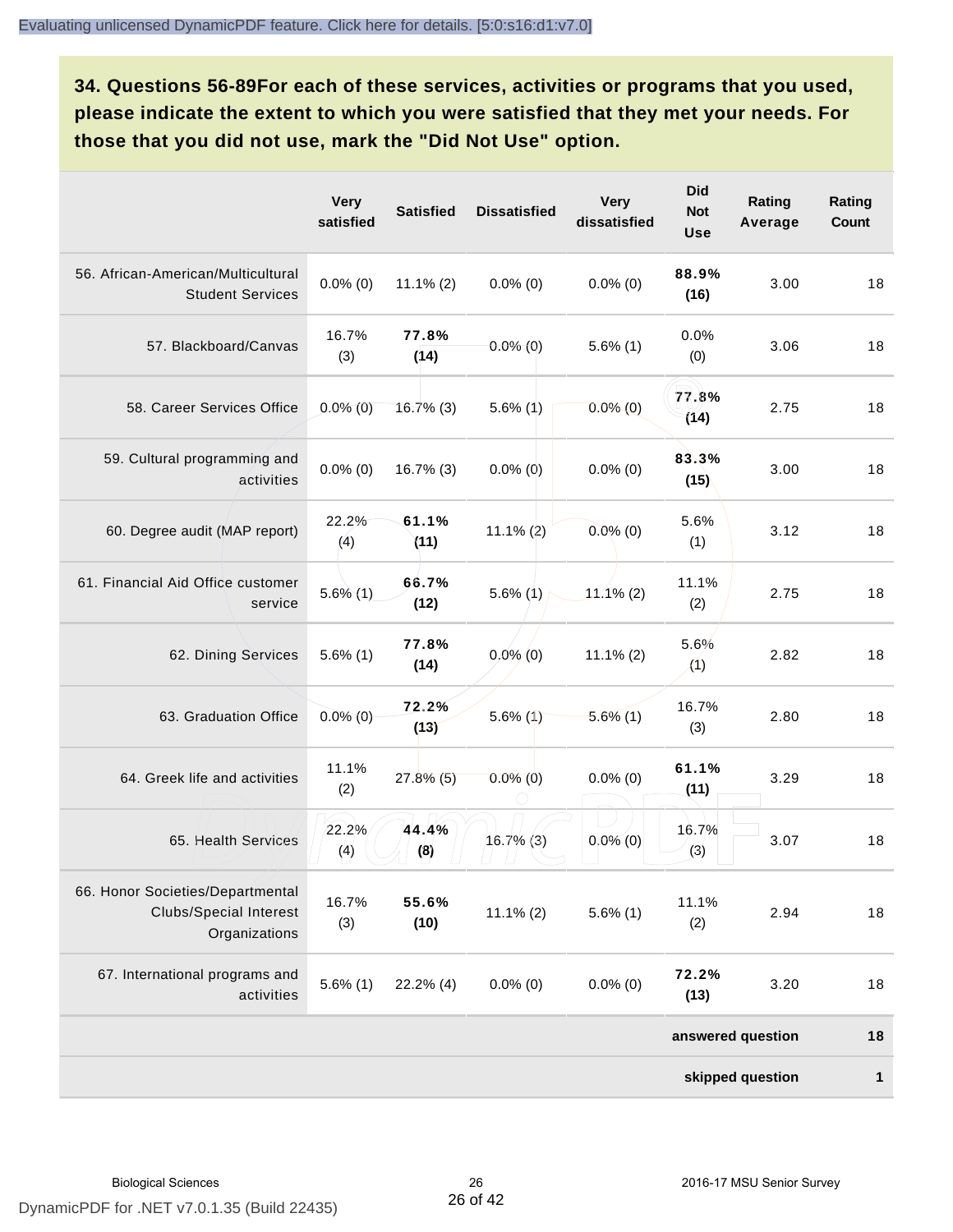**34. Questions 56-89For each of these services, activities or programs that you used, please indicate the extent to which you were satisfied that they met your needs. For those that you did not use, mark the "Did Not Use" option.**

| 68. International student support<br>services                    | $0.0\%$ (0)  | $11.1\% (2)$  | $0.0\%$ (0) | $0.0\%$ (0)  | 88.9%<br>(16)     | 3.00 | 18           |
|------------------------------------------------------------------|--------------|---------------|-------------|--------------|-------------------|------|--------------|
| 69. Internet and wireless access<br>for study and research needs | 11.1%<br>(2) | 61.1%<br>(11) | $5.6\%$ (1) | $11.1\% (2)$ | 11.1%<br>(2)      | 2.81 | 18           |
| 70. Intramural Sports and<br>Recreation                          | 16.7%<br>(3) | 61.1%<br>(11) | $5.6\%$ (1) | $0.0\%$ (0)  | 16.7%<br>(3)      | 3.13 | 18           |
| 71. LGBT programs                                                | $0.0\%$ (0)  | $22.2\%$ (4)  | $0.0\%$ (0) | $0.0\%$ (0)  | 77.8%<br>(14)     | 3.00 | 18           |
| 72. Lowry Center/Developmental<br>courses and tutoring           | 11.1%<br>(2) | 22.2% (4)     | $0.0\%$ (0) | $0.0\%$ (0)  | 66.7%<br>(12)     | 3.33 | 18           |
| 73. Library                                                      | 33.3%<br>(6) | 50.0%<br>(9)  | $11.1\%(2)$ | $0.0\%$ (0)  | 5.6%<br>(1)       | 3.24 | 18           |
| 74. MSU web site                                                 | 22.2%<br>(4) | 72.2%<br>(13) | $0.0\%$ (0) | $0.0\%$ (0)  | 5.6%<br>(1)       | 3.24 | 18           |
| 75. NCAA Sports                                                  | 11.1%<br>(2) | 27.8% (5)     | $0.0\%$ (0) | $5.6\%$ (1)  | 55.6%<br>(10)     | 3.00 | 18           |
| 76. Online courses that are not<br><b>Blackboard or Canvas</b>   | $5.6\%$ (1)  | $11.1\% (2)$  | $5.6\%$ (1) | $5.6\%$ (1)  | 72.2%<br>(13)     | 2.60 | 18           |
| 77. Public Safety/Security<br>Services                           | 16.7%<br>(3) | 61.1%<br>(11) | $0.0\%$ (0) | $0.0\%$ (0)  | 22.2%<br>(4)      | 3.21 | 18           |
| 78. Registration through myGate                                  | $5.6\%$ (1)  | 77.8%<br>(14) | 16.7% (3)   | $0.0\%$ (0)  | 0.0%<br>(0)       | 2.89 | 18           |
| 79. Residential College<br>programming and activities            | $5.6\%$ (1)  | 66.7%<br>(12) | $0.0\%$ (0) | $0.0\%$ (0)  | 27.8%<br>(5)      | 3.08 | 18           |
| 80. Scholarships/grants/student<br>employment                    | 16.7%<br>(3) | 50.0%<br>(9)  | 16.7% (3)   | $5.6\%$ (1)  | 11.1%<br>(2)      | 2.88 | 18           |
| 81. Services for non-traditional<br>students                     | $0.0\%$ (0)  | $11.1\% (2)$  | $0.0\%$ (0) | $0.0\%$ (0)  | 88.9%<br>(16)     | 3.00 | 18           |
|                                                                  |              |               |             |              | answered question |      | 18           |
|                                                                  |              |               |             |              | skipped question  |      | $\mathbf{1}$ |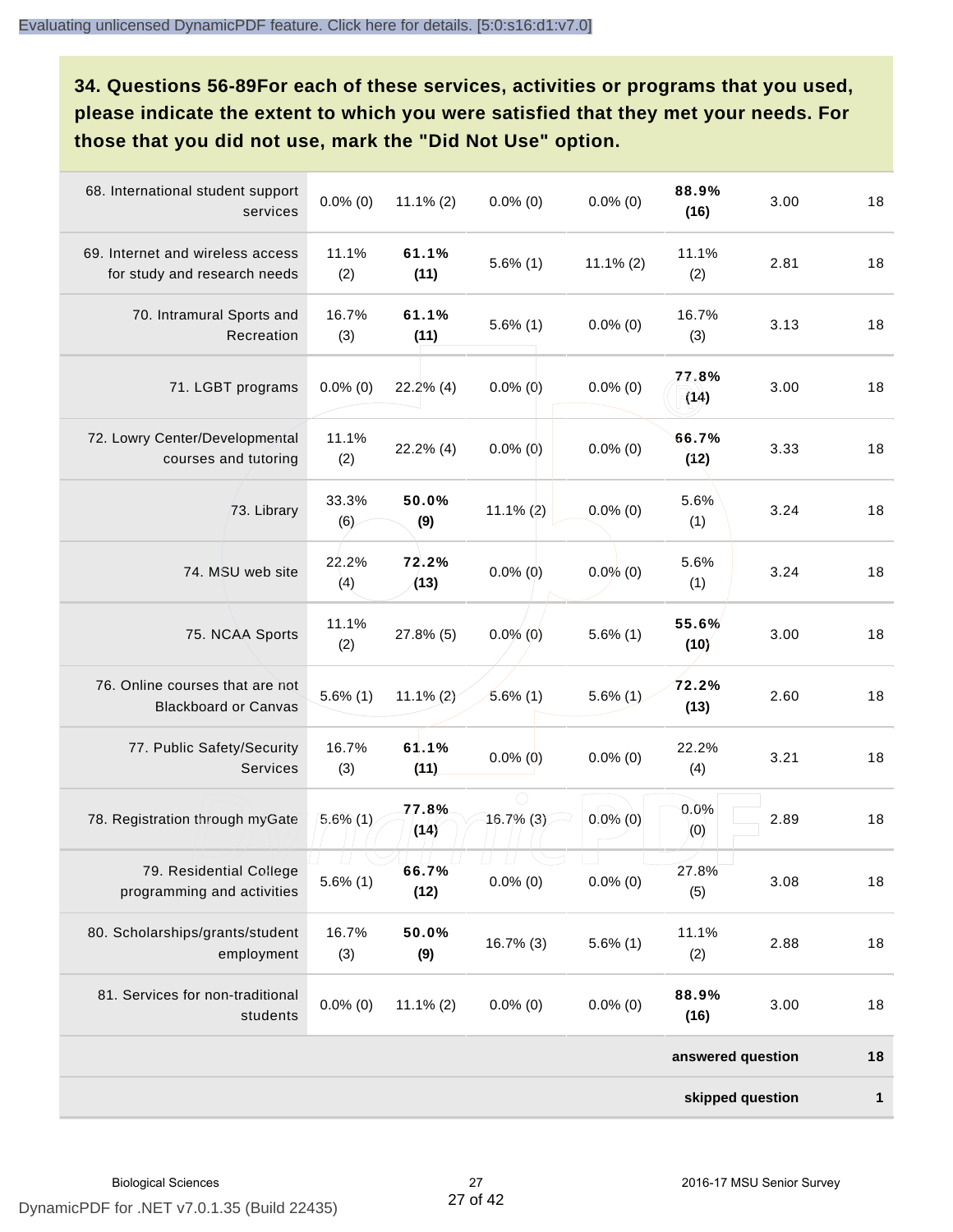**34. Questions 56-89For each of these services, activities or programs that you used, please indicate the extent to which you were satisfied that they met your needs. For those that you did not use, mark the "Did Not Use" option.**

| 82. Student Disability Services<br>(SDS) | $5.6\%$ (1)  | $22.2\%$ (4)  | $0.0\%$ (0)  | $0.0\%$ (0) | 72.2%<br>(13)     | 3.20 | 18 |
|------------------------------------------|--------------|---------------|--------------|-------------|-------------------|------|----|
| 83. Transcript requests                  | 11.1%<br>(2) | 66.7%<br>(12) | $16.7\%$ (3) | $0.0\%$ (0) | 5.6%<br>(1)       | 2.94 | 18 |
| 84. Student Support Services<br>(SSS)    | $5.6\%$ (1)  | $11.1\% (2)$  | $0.0\%$ (0)  | $0.0\%$ (0) | 83.3%<br>(15)     | 3.33 | 18 |
| 85. Transfer Center                      | $0.0\%$ (0)  | $38.9\%$ (7)  | $5.6\%$ (1)  | $0.0\%$ (0) | 55.6%<br>(10)     | 2.88 | 18 |
| 86. University Counseling Services       | $5.6\%$ (1)  | $11.1\%$ (2)  | $0.0\%$ (0)  | $0.0\%$ (0) | 83.3%<br>(15)     | 3.33 | 18 |
| 87. Veteran Services                     | $0.0\%$ (0)  | $5.6\%$ (1)   | $0.0\%$ (0)  | $5.6\%$ (1) | 88.9%<br>(16)     | 2.00 | 18 |
| 88. Wellness Center                      | 27.8%<br>(5) | 66.7%<br>(12) | $5.6\%$ (1)  | $0.0\%$ (0) | 0.0%<br>(0)       | 3.22 | 18 |
| 89. Women's Center                       | $5.6\%$ (1)  | $5.6\%$ (1)   | $0.0\%$ (0)  | $0.0\%$ (0) | 88.9%<br>(16)     | 3.50 | 18 |
|                                          |              |               |              |             | answered question |      | 18 |

**skipped question 1**

DynamicPDF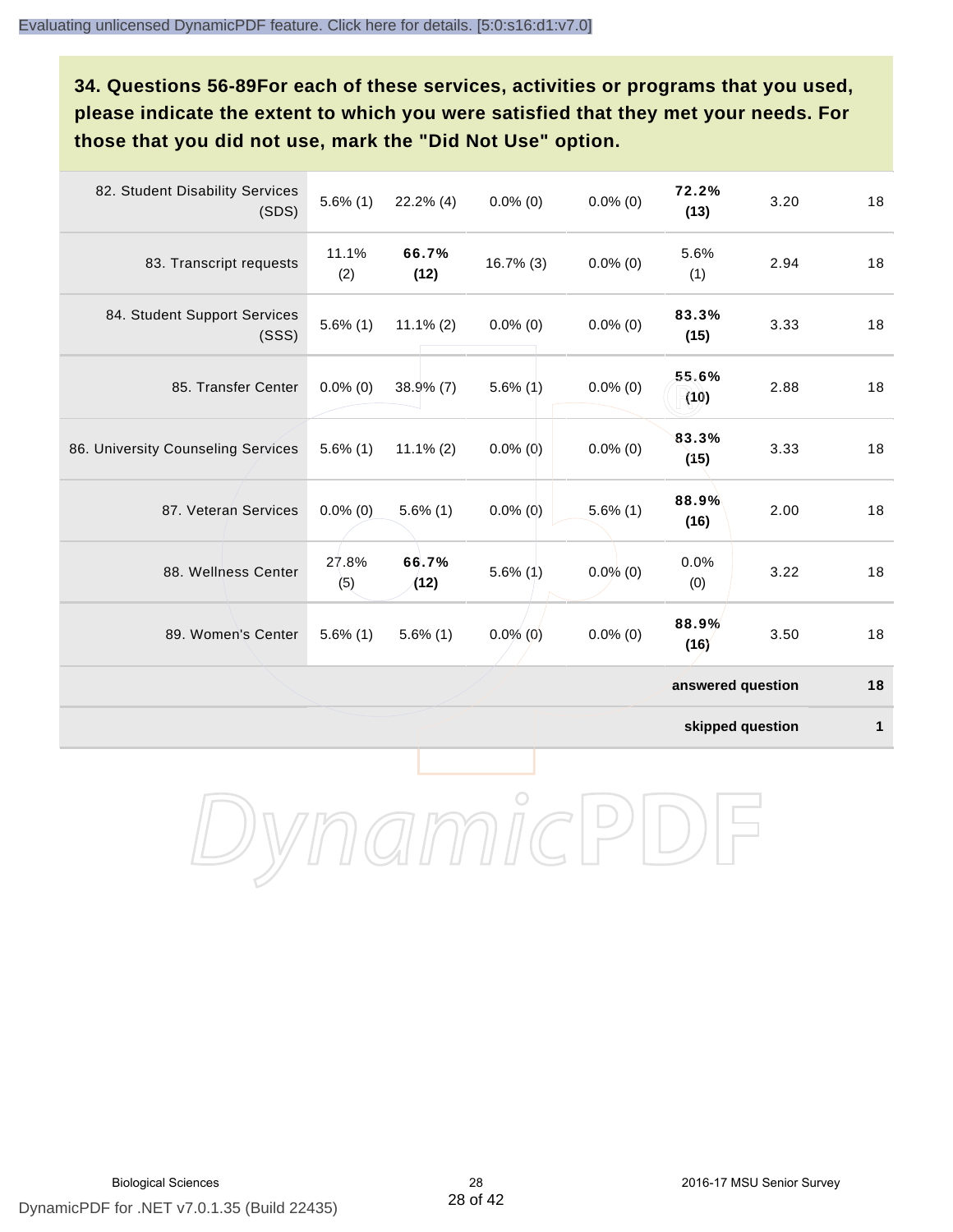# **35. 90. To what extent did you participate in Residential College activities?**

|                     | Response<br>Percent                  | Response<br>Count |
|---------------------|--------------------------------------|-------------------|
| Did not participate | 35.3%                                | $\bf 6$           |
| Frequently          | 17.6%                                | $\mathbf{3}$      |
| <b>Occasionally</b> | 35.3%                                | 6                 |
| Seldom              | 11.8%                                | $\overline{2}$    |
|                     | answered question                    | 17                |
|                     | skipped question                     | $\overline{2}$    |
|                     | ynamicPl<br>「        )        ,<br>」 |                   |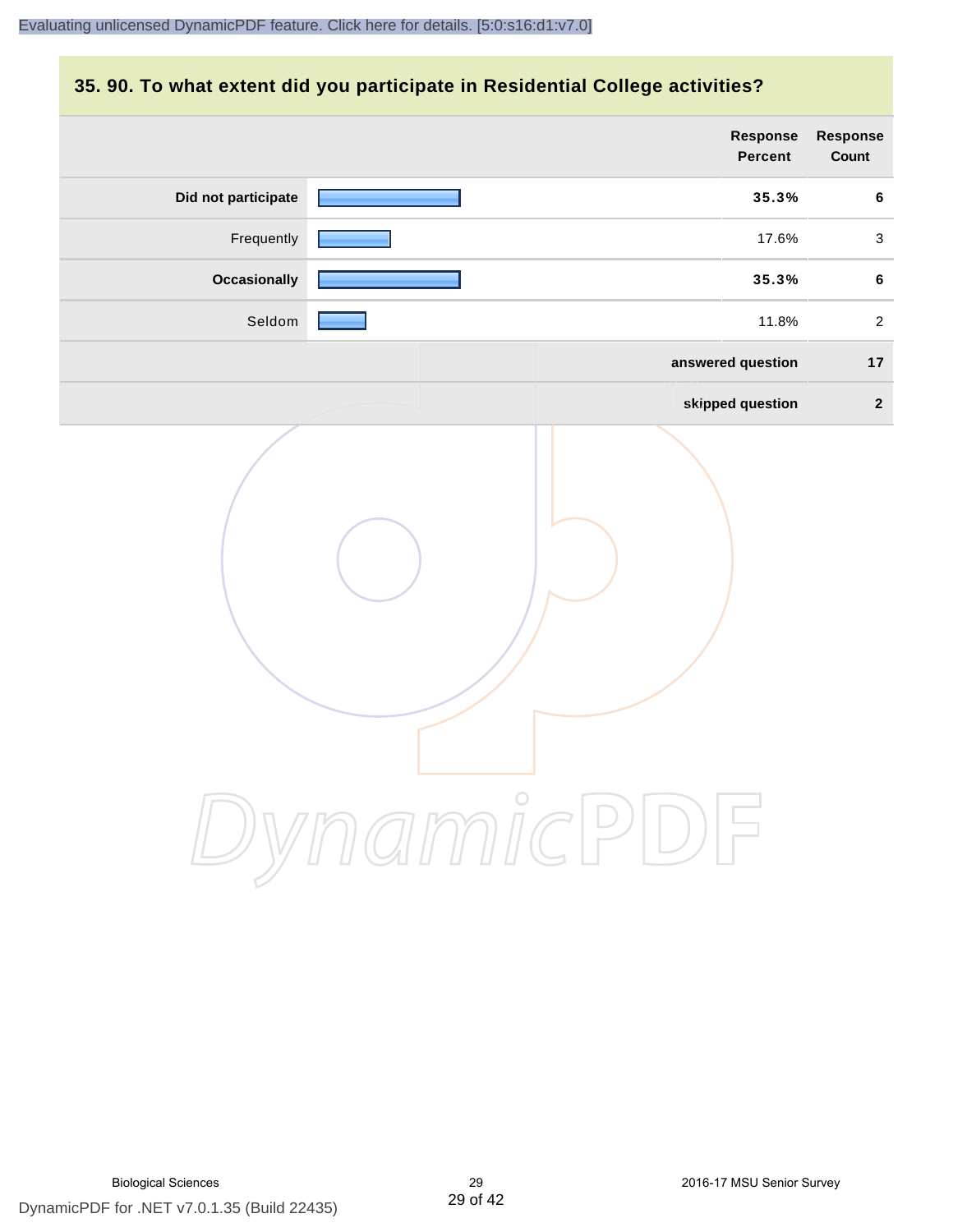# **35. 90. To what extent did you participate in Residential College activities?**

| answered question |  |  |
|-------------------|--|--|
|-------------------|--|--|

#### **36. 91. Which phrase best describes your opinion of Residential Colleges?**

| Not familiar with Residential<br>Colleges<br>Very positive<br>Positive | 23.5%             | $\overline{4}$ |
|------------------------------------------------------------------------|-------------------|----------------|
|                                                                        |                   |                |
|                                                                        | 11.8%             | 2              |
|                                                                        | 58.8%             | 10             |
| Negative                                                               | 0.0%              | $\mathbf 0$    |
| Very negative                                                          | 5.9%              | 1              |
|                                                                        | answered question | 17             |
|                                                                        | skipped question  | $\mathbf{2}$   |

# **37. 92. When you graduate how many times will you have studied abroad during your university career?**

|               | Response<br>Percent                                                 | <b>Response</b><br>Count |
|---------------|---------------------------------------------------------------------|--------------------------|
| <b>None</b>   | T.<br>12 - 13 - 13 - 13 - 13 -<br>____<br>- 12 - 12 - 12 -<br>76.5% | 13                       |
| One           | 23.5%                                                               | 4                        |
| Two           | 0.0%                                                                | $\mathbf 0$              |
| Three or more | 0.0%                                                                | $\mathbf 0$              |
|               | answered question                                                   | 17                       |
|               | skipped question                                                    | $\mathbf{2}$             |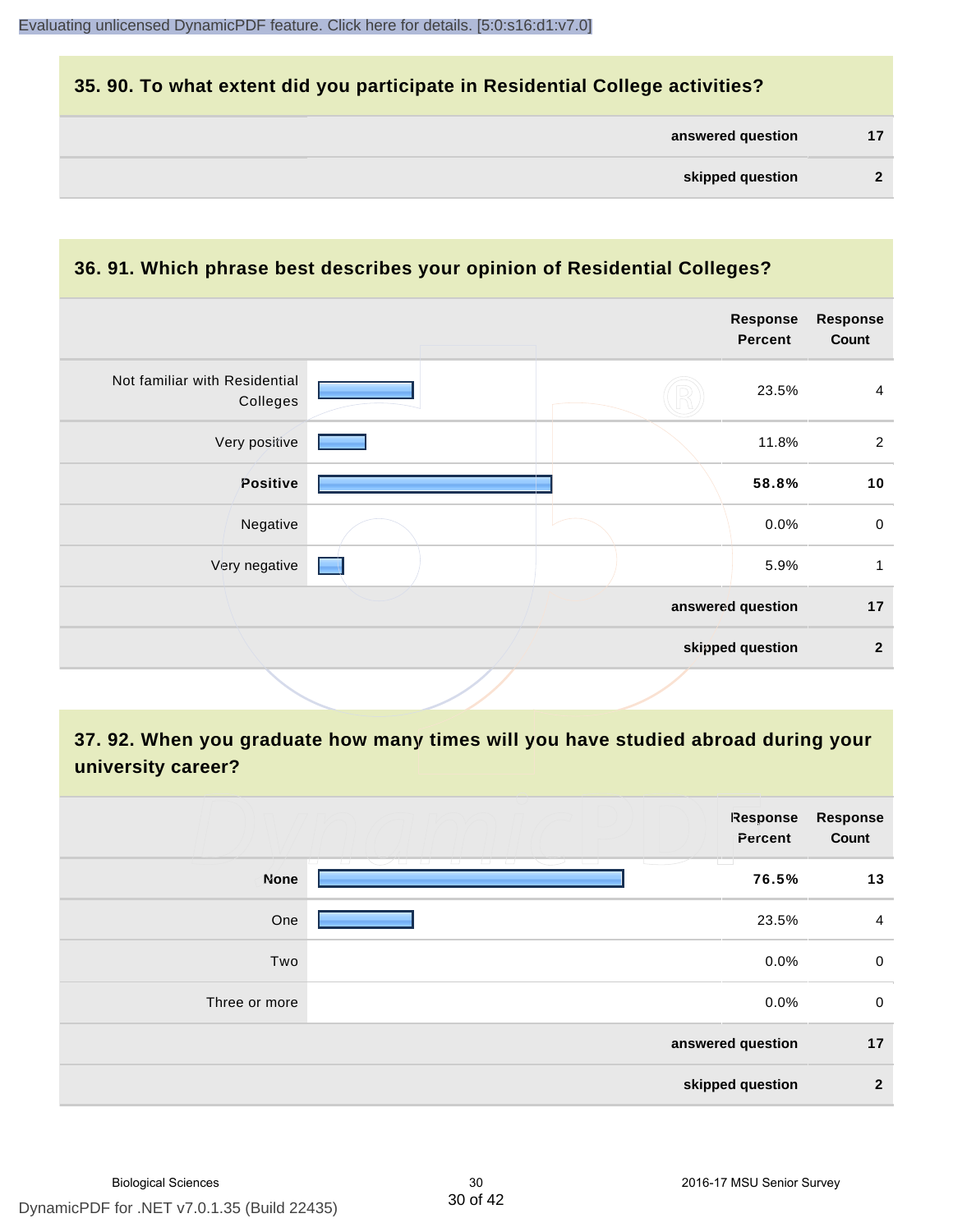**38. Questions 93-102 The University has formulated ten desired "Characteristics of the Murray State University Graduate." Please indicate how effective your MSU experience was in enhancing your abilities in each area.**

|                                                                                                                                                                      | <b>Very</b><br>effective | <b>Effective</b> | <b>Ineffective</b> | <b>Very</b><br>ineffective | Rating<br>Average | Rating<br>Count |
|----------------------------------------------------------------------------------------------------------------------------------------------------------------------|--------------------------|------------------|--------------------|----------------------------|-------------------|-----------------|
| 93. Engage in mature,<br>independent and creative thought<br>and express that thought<br>effectively in oral and written<br>communication;                           | $13.3\%$ (2)             | 73.3% (11)       | $13.3\%$ (2)       | $0.0\%$ (0)                | 3.00              | 15              |
| 94. Understand and apply the<br>critical and scientific<br>methodologies that academic<br>disciplines employ to discover<br>knowledge and ascertain its<br>validity; | 26.7% (4)                | 66.7% (10)       | $0.0\%$ (0)        | $6.7\%$ (1)                | 3.13              | 15              |
| 95. Apply sound standards of<br>information gathering, analysis<br>and evaluation to reach logical<br>decisions;                                                     | 26.7% (4)                | 66.7% (10)       | $6.7\%$ (1)        | $0.0\%$ (0)                | 3.20              | 15              |
| 96. Understand the roles and<br>applications of science and<br>technology in the solution of the<br>problems of a changing world;                                    | 26.7% (4)                | 66.7% (10)       | $6.7\%$ (1)        | $0.0\%$ (0)                | 3.20              | 15              |
| 97. Demonstrate a critical<br>understanding of the world's<br>historical, literary, philosophical<br>and artistic traditions;                                        | $13.3\%$ (2)             | $60.0\%$ (9)     | $20.0\%$ (3)       | $6.7\%$ (1)                | 2.80              | 15              |
| 98. Understand the dynamics of<br>cultural diversity, of competing<br>economic and political systems,<br>and of complex moral and ethical<br>issues;                 | 20.0% (3)                | $53.3\%$ (8)     | 13.3% (2)          | 13.3% (2)                  | 2.80              | 15              |
| 99. Understand the nature of and<br>engage in ethical behavior and<br>responsible citizenship;                                                                       | $13.3\%$ (2)             | 66.7% (10)       | $13.3\%$ (2)       | $6.7\%$ (1)                | 2.87              | 15              |
|                                                                                                                                                                      |                          |                  |                    |                            | answered question | 15              |
|                                                                                                                                                                      |                          |                  |                    |                            | skipped question  | 4               |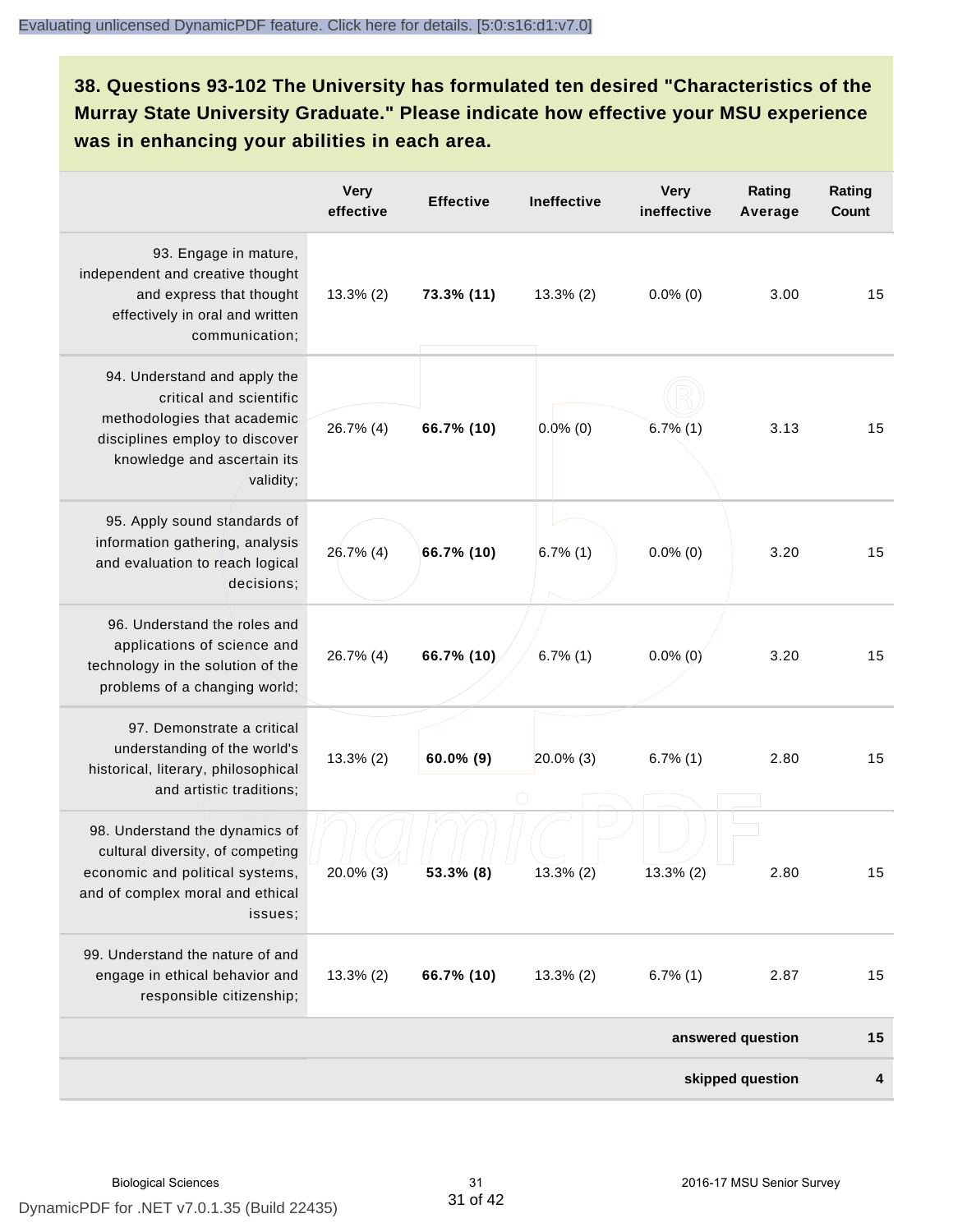**38. Questions 93-102 The University has formulated ten desired "Characteristics of the Murray State University Graduate." Please indicate how effective your MSU experience was in enhancing your abilities in each area.**

| 100. Understand the importance of<br>the behaviors necessary to<br>maintain a healthy lifestyle; | 13.3% (2) | 46.7% (7)    | $33.3\%$ (5) | $6.7\%$ (1)       | 2.67              | 15                      |
|--------------------------------------------------------------------------------------------------|-----------|--------------|--------------|-------------------|-------------------|-------------------------|
| 101. Demonstrate mastery of a<br>chosen field of study;                                          | 26.7% (4) | $60.0\%$ (9) | $13.3\%$ (2) | $0.0\%$ (0)       | 3.13              | 15                      |
| 102. Value intellectual pursuit and<br>continuous learning in a changing<br>world.               | 28.6% (4) | 57.1% (8)    | $7.1\%$ (1)  | $7.1\%$ (1)<br>76 | 3.07              | 14                      |
|                                                                                                  |           |              |              |                   | answered question | 15                      |
|                                                                                                  |           |              |              |                   | skipped question  | $\overline{\mathbf{4}}$ |
|                                                                                                  |           |              |              |                   |                   |                         |
|                                                                                                  |           |              |              |                   |                   |                         |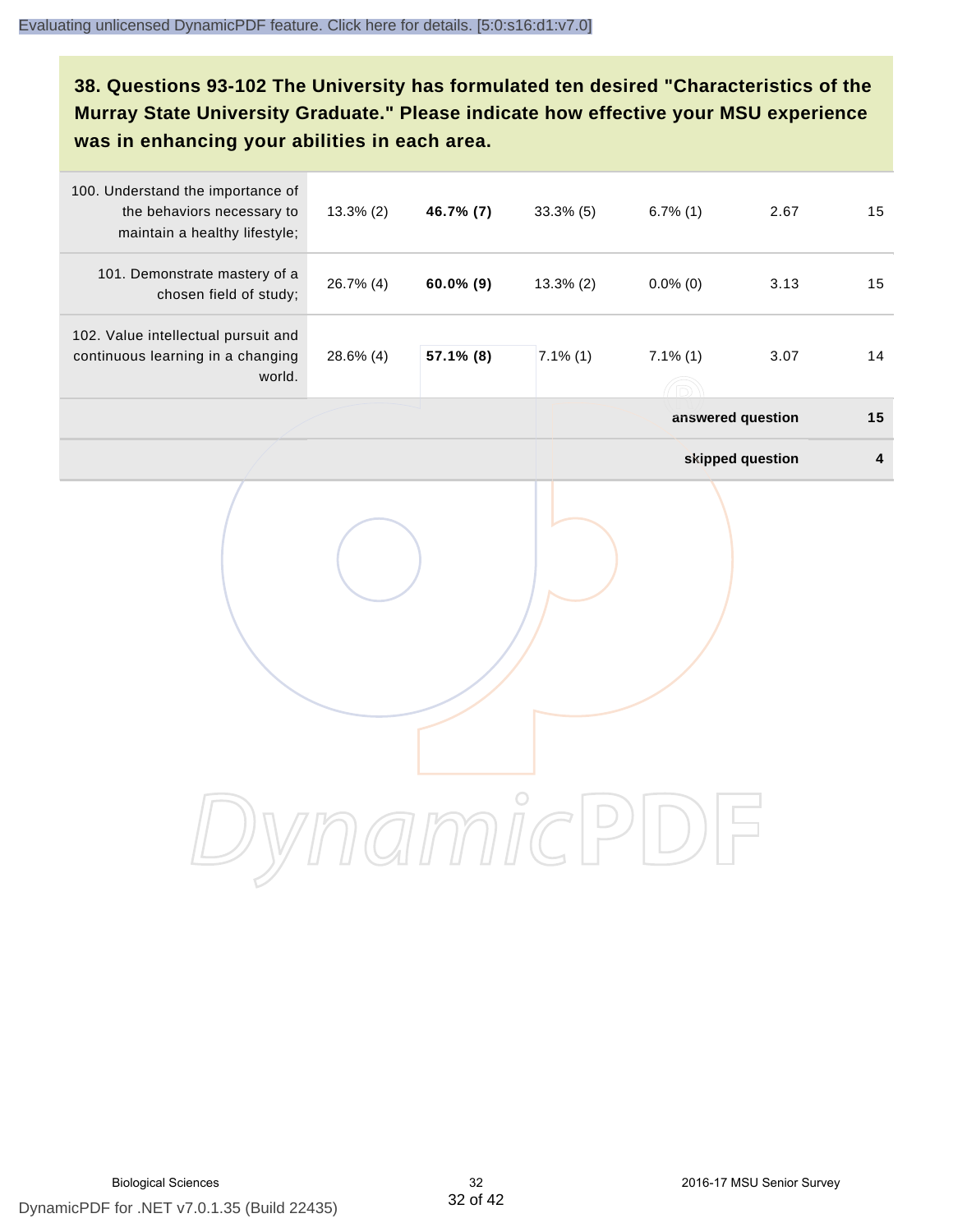#### **39. 103. What do you expect to do after you graduate?**

|                                                        | <b>Response</b><br><b>Percent</b> | <b>Response</b><br>Count |
|--------------------------------------------------------|-----------------------------------|--------------------------|
| I am unsure of my immediate<br>plans.                  | 6.7%                              | 1                        |
| I will look for a job.                                 | 26.7%                             | 4                        |
| I will continue working in the<br>position I now have. | 13.3%                             | $\overline{2}$           |
| I will work at a position I recently<br>accepted.      | 0.0%                              | $\mathbf 0$              |
| I will do additional undergraduate<br>work.            | 0.0%                              | $\,0\,$                  |
| I will go to graduate school.                          | 6.7%                              | $\mathbf{1}$             |
| I will go to law school.                               | 0.0%                              | $\mathbf 0$              |
| I will go to medical school.                           | 13.3%                             | $\overline{c}$           |
| I will go to other professional<br>school.             | 33.3%                             | $\overline{\mathbf{5}}$  |
| I will not work or attend school.                      | 0.0%                              | $\pmb{0}$                |
|                                                        | answered question                 | 15                       |
|                                                        | skipped question                  | 4                        |

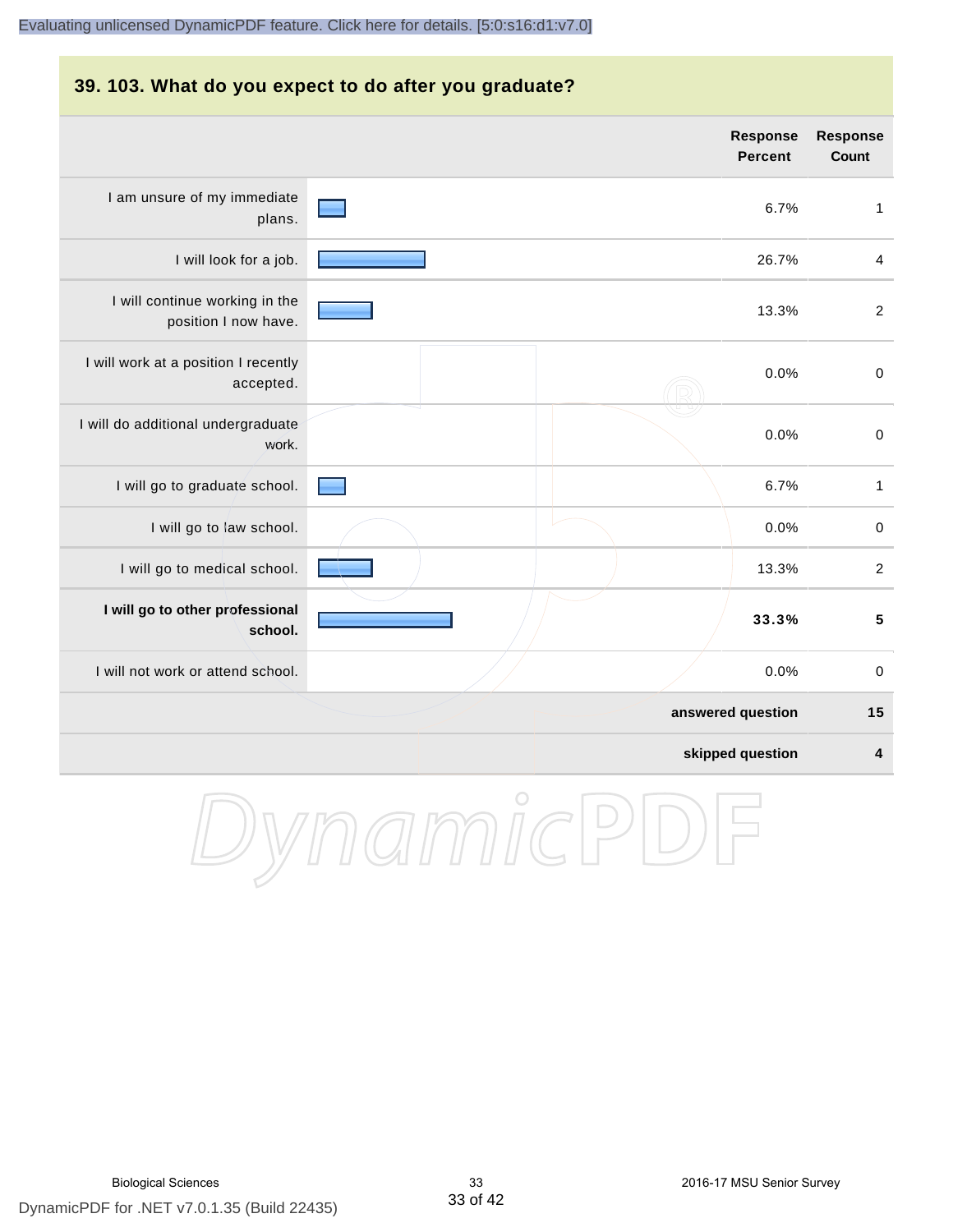# **39. 103. What do you expect to do after you graduate? answered question 15 skipped question 4**

# **40. 104. If you are already employed, how closely related is your job to your field of study?**

|                     |         | Response<br>Percent | Response<br>Count |
|---------------------|---------|---------------------|-------------------|
| Extremely close     |         | 20.0%               | $\sqrt{3}$        |
| Somewhat close      |         | 13.3%               | $\overline{2}$    |
| Somewhat different  |         | 0.0%                | $\pmb{0}$         |
| Extremely different |         | 20.0%               | $\mathbf{3}$      |
| I cannot determine  |         | 0.0%                | $\pmb{0}$         |
| Does not apply      |         | 46.7%               | $\overline{7}$    |
|                     |         | answered question   | 15                |
|                     |         | skipped question    | $\boldsymbol{4}$  |
|                     | $\circ$ |                     |                   |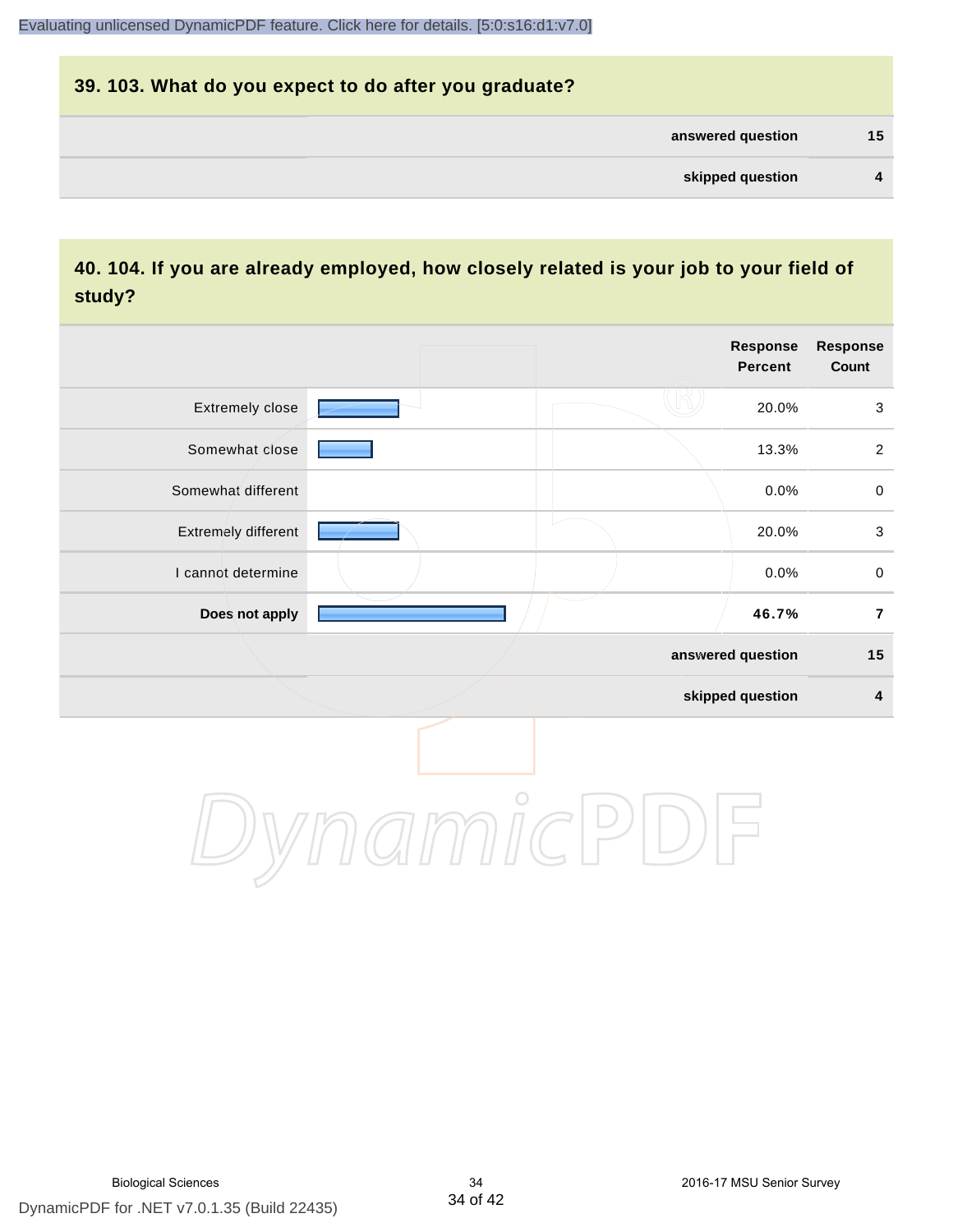# **41. 105. If you intend to work full-time, what do you expect your salary to be?**

|                     |            | Response<br>Percent | <b>Response</b><br>Count |
|---------------------|------------|---------------------|--------------------------|
| Above \$75,000      |            | 0.0%                | $\pmb{0}$                |
| \$65,000 - \$75,000 |            | 0.0%                | $\mathbf 0$              |
| \$55,000 - \$64,999 |            | 0.0%                | $\pmb{0}$                |
| \$45,000 - \$54,999 |            | 0.0%                | $\mathbf 0$              |
| \$35,000 - \$44,999 |            | 6.7%                | $\mathbf{1}$             |
| \$25,000 - \$34,999 |            | 26.7%               | $\overline{4}$           |
| Below \$25,000      |            | 13.3%               | $\overline{2}$           |
| Does not apply      |            | 53.3%               | $\pmb{8}$                |
|                     |            | answered question   | 15                       |
|                     |            | skipped question    | $\pmb{4}$                |
|                     |            |                     |                          |
|                     | $\bigcirc$ |                     |                          |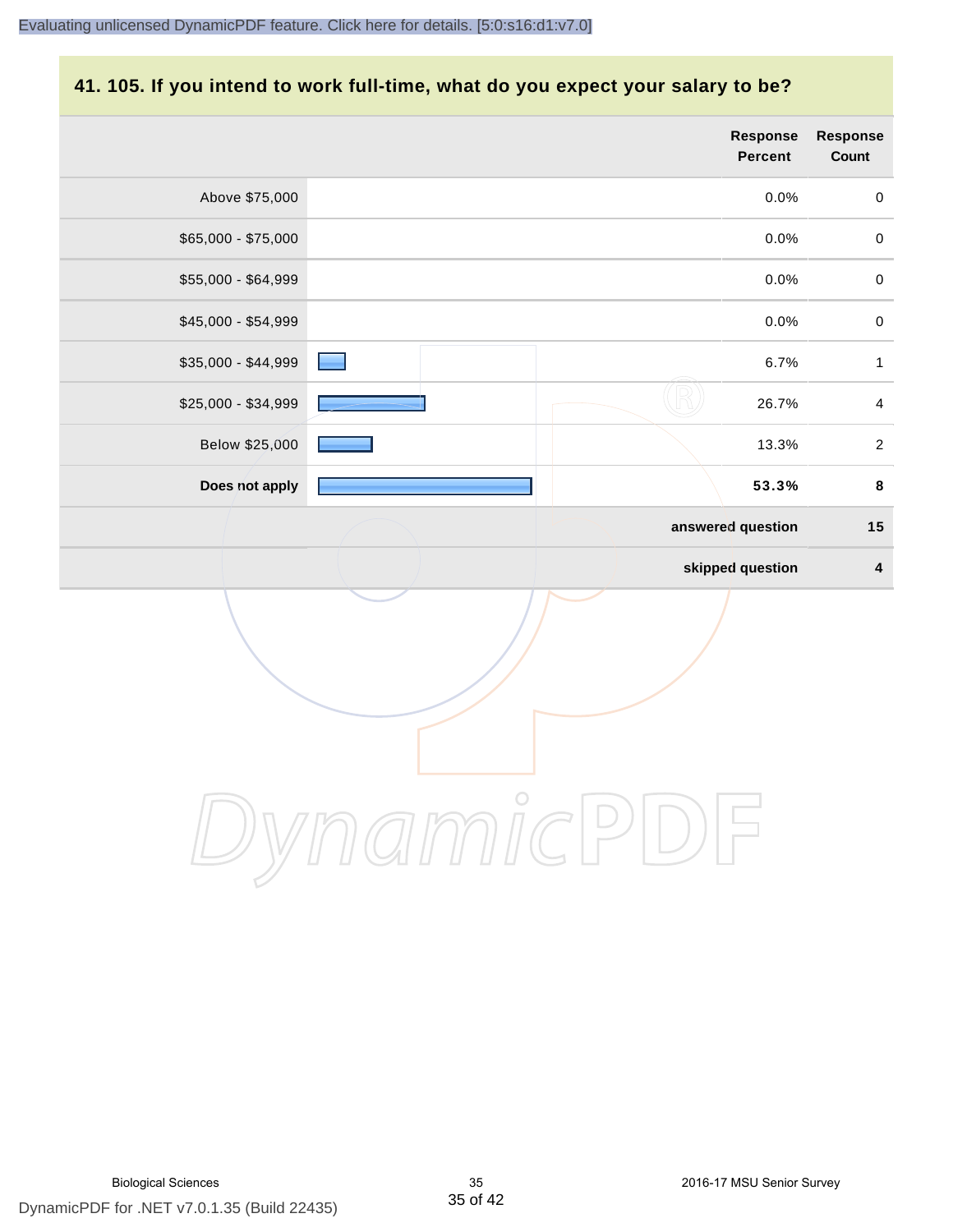#### **41. 105. If you intend to work full-time, what do you expect your salary to be?**

| answered question | 15 |
|-------------------|----|
|                   |    |

# **42. 106. If you intend to continue your education, please indicate which statement best describes the institution you will attend.**

|                                               |  | <b>Response</b><br><b>Percent</b> | <b>Response</b><br>Count |
|-----------------------------------------------|--|-----------------------------------|--------------------------|
| <b>Murray State University</b>                |  | 0.0%                              | 0                        |
| University/College in Kentucky                |  | 26.7%                             | $\overline{4}$           |
| <b>University/College outside</b><br>Kentucky |  | 46.7%                             | 7                        |
| Does not apply                                |  | 26.7%                             | 4                        |
|                                               |  | answered question                 | 15                       |
|                                               |  | skipped question                  | 4                        |
|                                               |  |                                   |                          |

#### **43. 107. "I would recommend Murray State University to a prospective student."**

| Response<br><b>Response</b><br>Count<br>Percent<br><b>Strongly agree</b><br>53.3%<br>8<br>-<br>Agree<br>26.7%<br>4<br>0.0%<br>$\mathbf 0$<br>Disagree<br>20.0%<br>Strongly disagree<br>3<br>15<br>answered question<br>skipped question<br>4 |  |  |
|----------------------------------------------------------------------------------------------------------------------------------------------------------------------------------------------------------------------------------------------|--|--|
|                                                                                                                                                                                                                                              |  |  |
|                                                                                                                                                                                                                                              |  |  |
|                                                                                                                                                                                                                                              |  |  |
|                                                                                                                                                                                                                                              |  |  |
|                                                                                                                                                                                                                                              |  |  |
|                                                                                                                                                                                                                                              |  |  |
|                                                                                                                                                                                                                                              |  |  |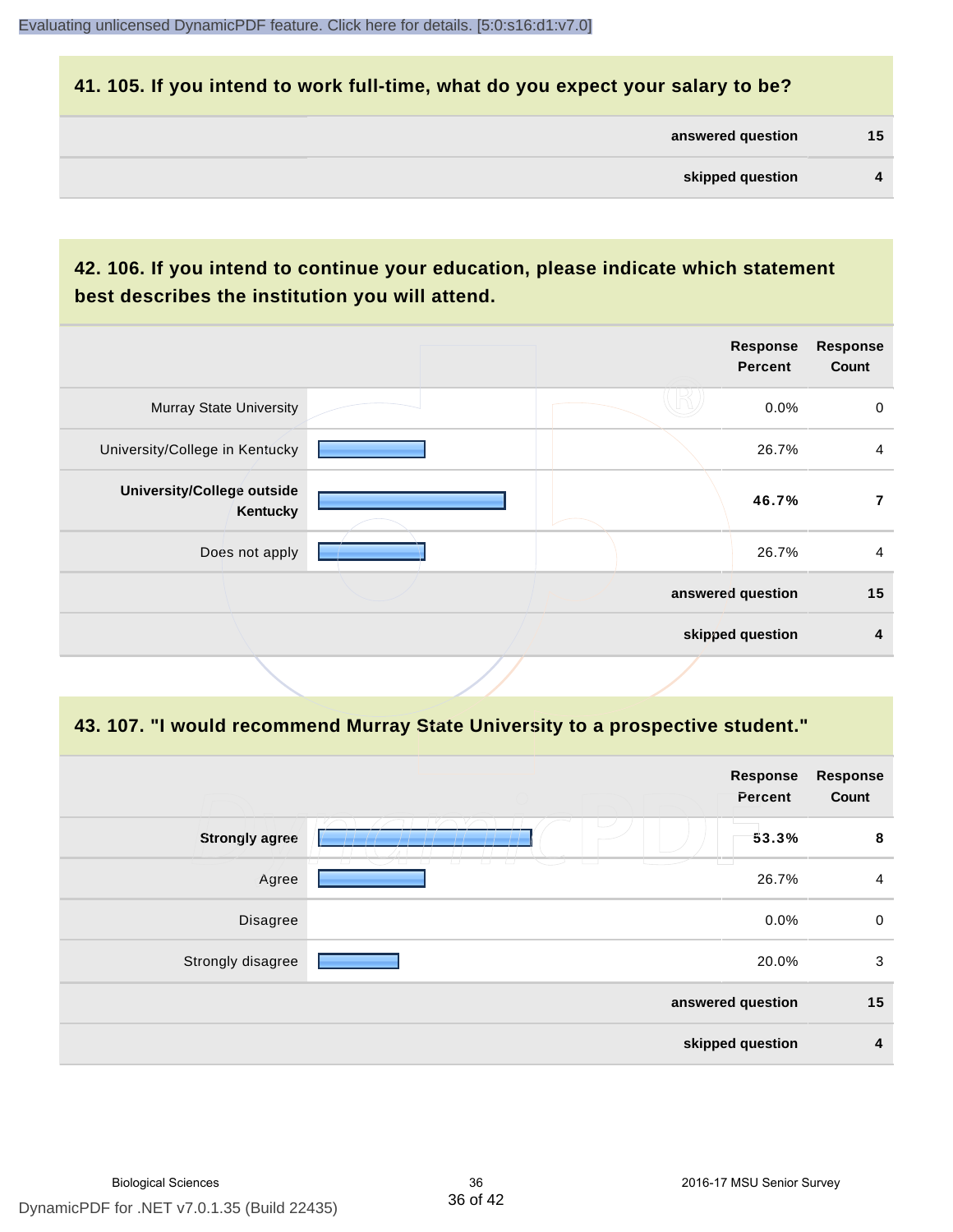|                   |                   | 44. Feedback: |
|-------------------|-------------------|---------------|
| Response<br>Count |                   |               |
| $\mathbf 0$       |                   |               |
| $\mathbf{0}$      | answered question |               |
| 19                | skipped question  |               |

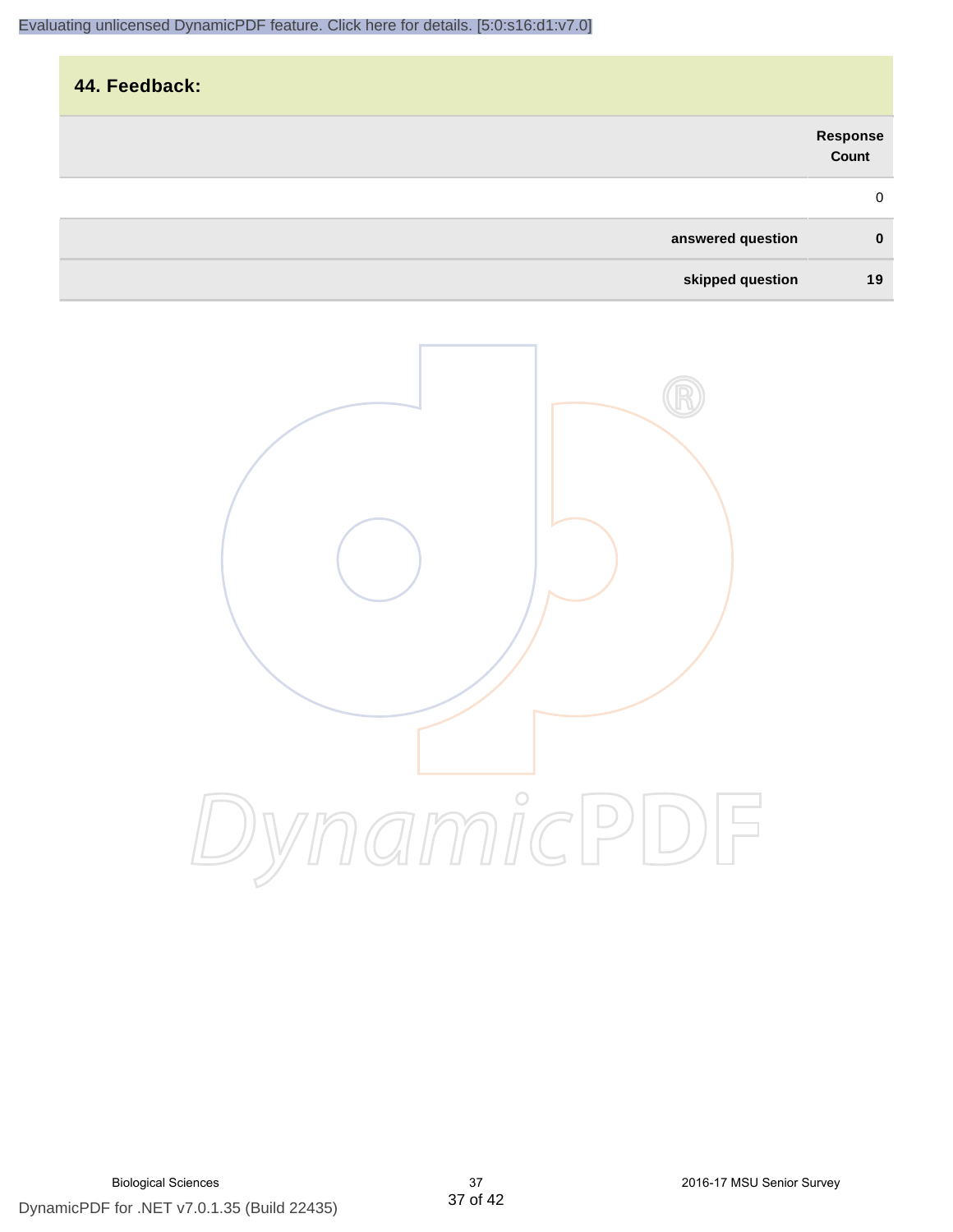|                                                 | <b>Response</b><br><b>Percent</b> | <b>Response</b><br>Count |
|-------------------------------------------------|-----------------------------------|--------------------------|
| Accounting                                      | 0.0%                              | $\mathbf 0$              |
| Advertising                                     | 0.0%                              | $\pmb{0}$                |
| <b>Business Administration</b><br>(associate's) | 0.0%                              | $\pmb{0}$                |
| <b>Business Administration</b><br>(bachelor's)  | 0.0%                              | $\pmb{0}$                |
| <b>Business GIS (certificate)</b>               | 0.0%                              | $\mathbf 0$              |
| <b>Computer Information Systems</b>             | 0.0%                              | $\pmb{0}$                |
| <b>Computer Science</b>                         | 0.0%                              | $\mathbf 0$              |
| Economics                                       | 0.0%                              | $\pmb{0}$                |
| Finance                                         | 0.0%                              | $\pmb{0}$                |
| <b>Graphic Communications Media</b>             | 0.0%                              | $\mathbf 0$              |
| <b>International Business</b>                   | 0.0%                              | $\pmb{0}$                |
| Journalism                                      | 0.0%                              | $\mathbf 0$              |
| Management                                      | 0.0%                              | $\pmb{0}$                |
| Marketing                                       | 0.0%                              | $\,0\,$                  |
| Organizational Communication                    | 0.0%                              | $\pmb{0}$                |
| <b>Public Relations</b>                         | 0.0%                              | $\mathbf 0$              |
| <b>Television Production</b>                    | 0.0%                              | $\mathsf 0$              |
| <b>Telecommunications Systems</b><br>Mgmt       | 0.0%                              | $\mathbf 0$              |
|                                                 | answered question                 | $\pmb{0}$                |
|                                                 | skipped question                  | 19                       |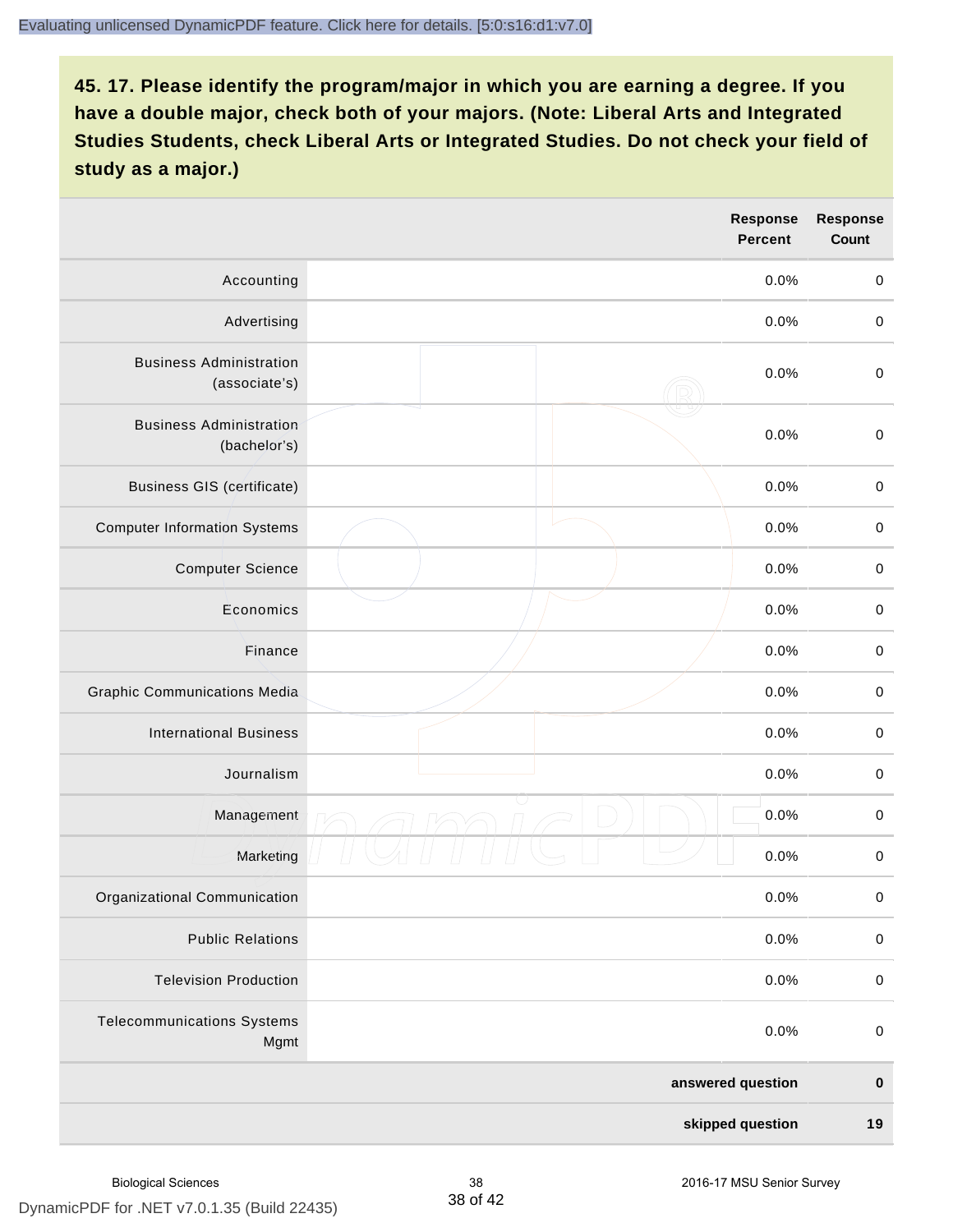| <b>Career &amp; Technical Education</b><br>(associate's) | 0.0%              | $\pmb{0}$   |
|----------------------------------------------------------|-------------------|-------------|
| <b>Career &amp; Technical Education</b><br>(bachelor's)  | 0.0%              | $\mathbf 0$ |
| <b>Criminal Justice</b>                                  | 0.0%              | $\pmb{0}$   |
| <b>Elementary School Education</b>                       | 0.0%              | $\pmb{0}$   |
| Health & Physical Education                              | 0.0%              | $\pmb{0}$   |
| Interdisciplinary Early Childhood<br>Education           | 0.0%              | $\pmb{0}$   |
| Learning & Behavior Disorders                            | 0.0%              | $\pmb{0}$   |
| Middle School Education                                  | 0.0%              | $\pmb{0}$   |
| <b>Recreation &amp; Leisure Services</b>                 | 0.0%              | $\pmb{0}$   |
| Social Work                                              | 0.0%              | $\pmb{0}$   |
| Youth & Nonprofit Leadership                             | 0.0%              | $\mathbf 0$ |
| Art                                                      | 0.0%              | $\pmb{0}$   |
| Creative Writing (BFA)                                   | 0.0%              | $\pmb{0}$   |
| English                                                  | 0.0%              | $\pmb{0}$   |
| English Education (TESOL)                                | 0.0%              | $\pmb{0}$   |
| Philosophy                                               | 0.0%              | 0           |
| <b>International Affairs</b>                             | 0.0%              | $\pmb{0}$   |
| <b>Political Science</b>                                 | 0.0%              | $\pmb{0}$   |
| <b>Public Administration</b>                             | 0.0%              | $\pmb{0}$   |
|                                                          | answered question | $\pmb{0}$   |
|                                                          | skipped question  | 19          |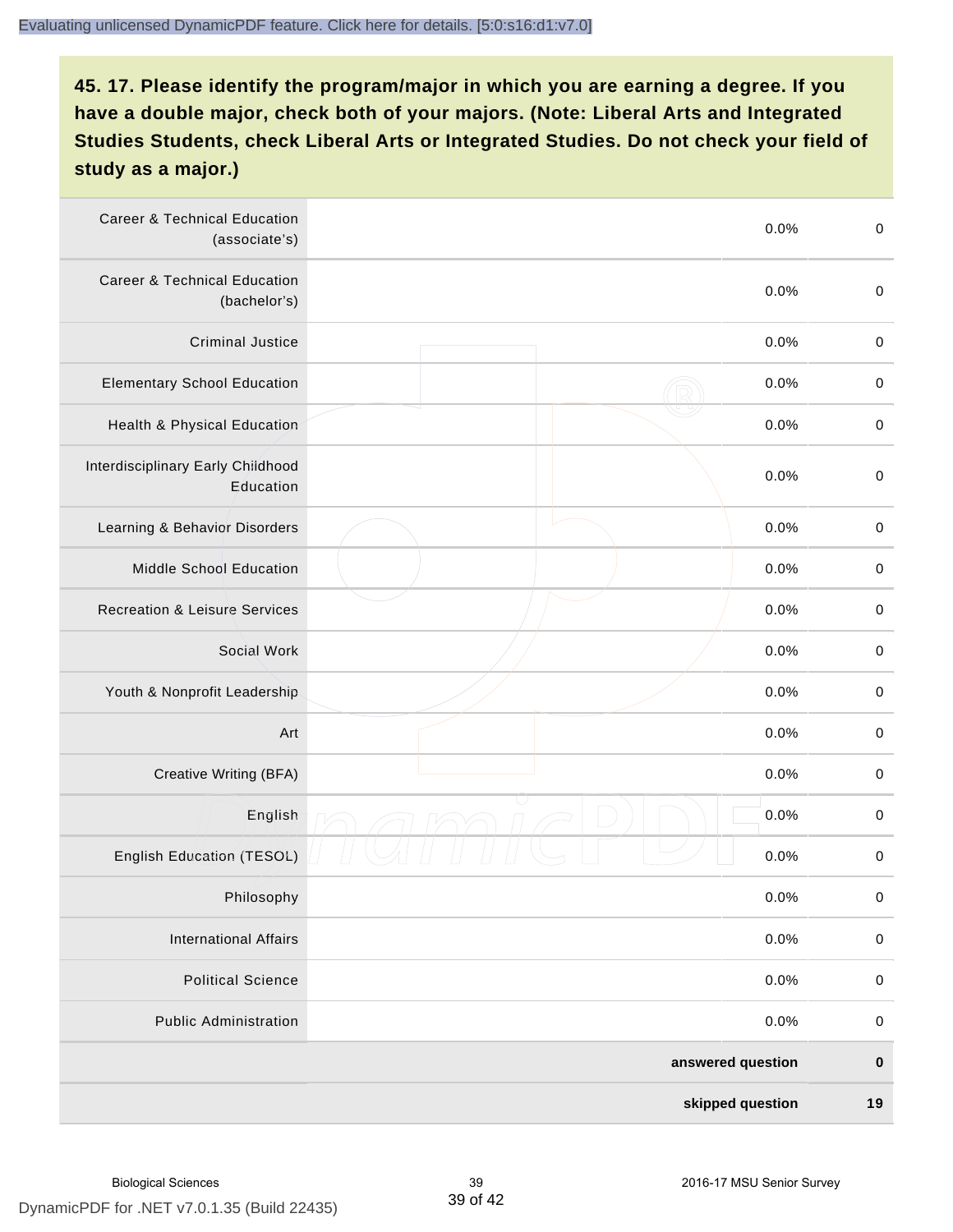| Sociology                                           | 0.0%               | $\mathbf 0$ |
|-----------------------------------------------------|--------------------|-------------|
| History                                             | $0.0\%$            | $\mathbf 0$ |
| <b>Liberal Arts</b>                                 | 0.0%               | $\mathbf 0$ |
| French                                              | 0.0%               | $\pmb{0}$   |
| German                                              | 0.0%               | $\mathbf 0$ |
| Japanese                                            | 0.0%               | $\mathbf 0$ |
| Spanish                                             | 0.0%               | $\mathbf 0$ |
| Music                                               | 0.0%               | $\mathbf 0$ |
| <b>Music Business</b>                               | 0.0%               | $\pmb{0}$   |
| Psychology                                          | 0.0%               | $\mathbf 0$ |
| Theatre                                             | 0.0%               | $\mathbf 0$ |
| Biology                                             | 0.0%               | $\mathbf 0$ |
| Wildlife & Conservation Biology                     | 0.0%               | $\mathbf 0$ |
| Chemistry                                           | 0.0%               | $\pmb{0}$   |
| <b>Applied Physics</b>                              | 0.0%<br>$\bigcirc$ | $\mathbf 0$ |
| <b>Engineering Physics</b>                          | 0.0%               | $\mathbf 0$ |
| Physics                                             | 0.0%               | $\mathbf 0$ |
| Geosciences                                         | 0.0%               | $\mathbf 0$ |
| Civil Engineering Technology<br>(associate's)       | 0.0%               | $\pmb{0}$   |
| <b>Civil Engineering Technology</b><br>(bachelor's) | 0.0%               | $\pmb{0}$   |
|                                                     | answered question  | $\pmb{0}$   |
|                                                     | skipped question   | 19          |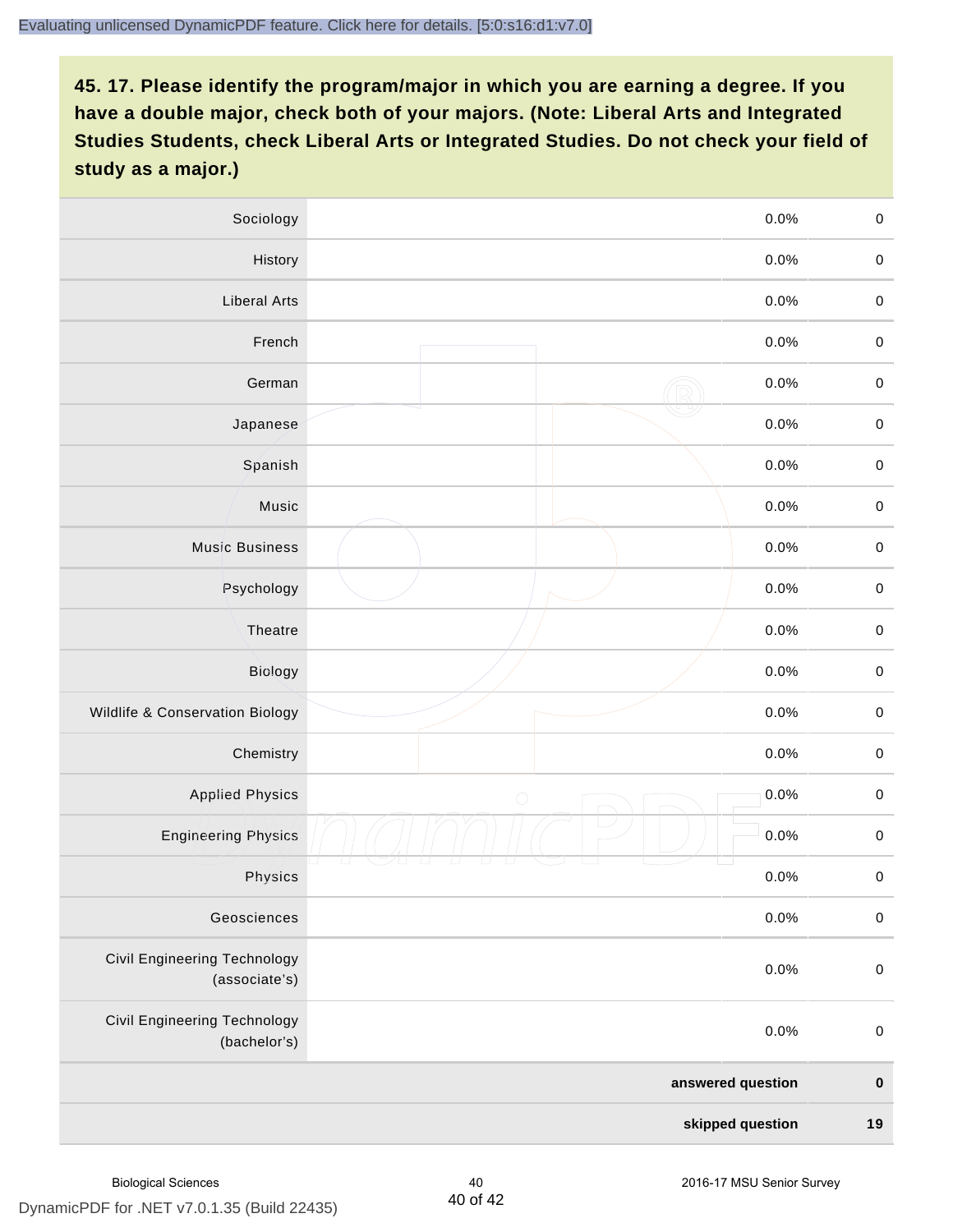| <b>Electromechanical Engineering</b><br>Technology | 0.0%              | $\mathbf 0$ |
|----------------------------------------------------|-------------------|-------------|
| <b>Engineering Graphics &amp; Design</b>           | 0.0%              | $\pmb{0}$   |
| <b>Interior Design</b>                             | 0.0%              | $\pmb{0}$   |
| Manufacturing Technology                           | 0.0%              | 0           |
| Occupational Safety and Health                     | 0.0%              | $\pmb{0}$   |
| <b>Industrial Technology</b><br>(associate's)      | 0.0%              | $\pmb{0}$   |
| <b>Mathematics</b>                                 | 0.0%              | $\pmb{0}$   |
| <b>Telecommunications Systems</b><br>Mgmt          | 0.0%              | $\pmb{0}$   |
| Agricultural Science & Technology<br>(associate's) | 0.0%              | $\mathbf 0$ |
| Agricultural Science (bachelor's)                  | 0.0%              | $\mathbf 0$ |
| Animal Technology/Animal-Equine                    | 0.0%              | $\pmb{0}$   |
| Animal Technology/Vet Tech,<br>Pre-Vet             | 0.0%              | $\pmb{0}$   |
| <b>Athletic Training</b>                           | 0.0%              | $\pmb{0}$   |
| <b>Communication Disorders</b>                     | 0.0%              | 0           |
| <b>Exercise Science</b>                            | 0.0%              | $\pmb{0}$   |
| Nursing                                            | 0.0%              | $\pmb{0}$   |
| Nursing/RN to BSN                                  | 0.0%              | $\pmb{0}$   |
| Nutrition, Dietetics, & Food Mgmt                  | 0.0%              | $\mathbf 0$ |
|                                                    | answered question | $\pmb{0}$   |
|                                                    | skipped question  | 19          |